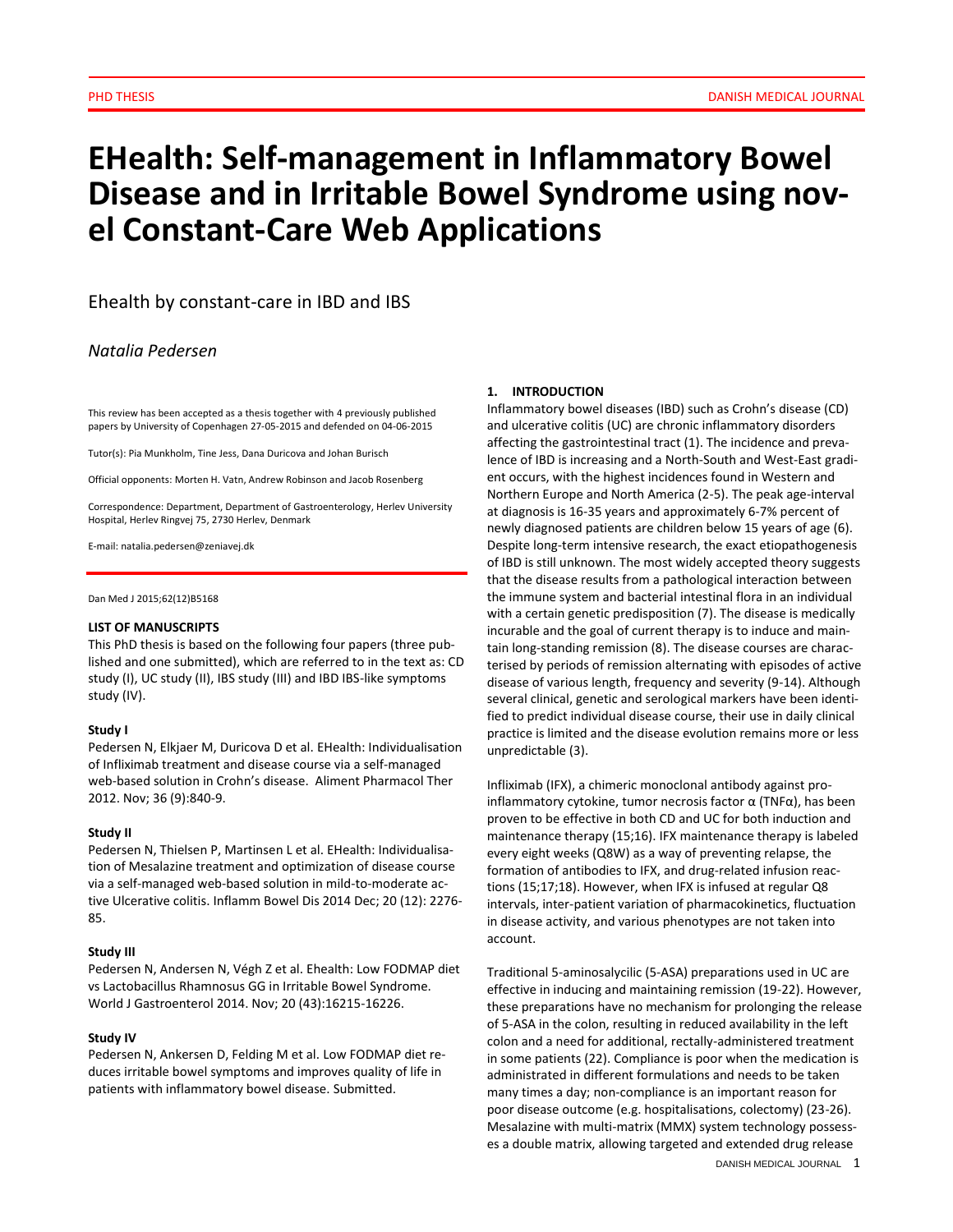that is distributed through the entire colon and thus administered alone, once daily, and reduces the need for topical treatment (27- 32). MMX formulation has proven to be an effective treatment of UC, optimising disease course and adherence to medication (30- 32).

Irritable bowel syndrome (IBS) is a chronic functional gastrointestinal disorder characterized by intermittent abdominal pain or discomfort, associated with alterations in bowel habits and no findings of organic disease, of uncertain multifactorial aetiopathophysiology (33;34). It is a prevalent disorder affecting 10-20% of adolescents and adults in general population, with a higher prevalence in women and is associated with impaired quality of life, work productivity and increased economic burden for the healthcare system (35-41). Approximately 60-80% of patients with IBD in remission suffer from irritable IBS-like symptoms such as increased abdominal pain, bloating, distention and stool alteration (42-49). Medication used for IBS has been shown to be insufficient in reducing IBS symptoms in many patients (50;51). Different diets have been shown to influence IBS symptoms; however the benefits of these diets remain unproven (52;53). Recently, a diet rich in FODMAPs (Fermentable, Oligosaccharides, Disaccharides, Monosaccharides and Polyols) has been shown to be associated with worsening of IBS-like symptoms (34;54;55). The mechanism of FODMAPs inducing IBS-like symptoms is based on deterioration of the intestinal permeability (absorption) and activation of bacterial fermentation, increasing H2 and CH4 gas formation in the intestines (54-57). On the other hand, a diet low in FODMAPs (Low FODMAP diet, LFD) has been shown to reduce symptoms in IBS patients (58;59). More recently it has been shown in an Australian population that a LFD improve abdominal symptoms in IBD patients with IBS (60).

IBD is a disease of various manifestations regarding disease localisation, occurrence of complications and frequency of relapses (11). As such, different behaviour patterns and disease courses have been identified that classify patients into several subtypes (8;12). EHealth has the potential to turn these epidemiological disease patterns into individualised therapies, thereby increasing patient empowerment and compliance with treatment (61;62). As the diseases affect young people in their reproductive and productive years, an individual approach to the follow-up and treatment of this population is crucial. Pattern recognition of the disease course in IBD allows for the introduction of new and individually-tailored monitoring and treatment approaches to IBD (61;63-65) and for conditions related to IBD (e.g. irritable bowel syndrome, IBS).

Currently, the self-monitoring of disease activity (symptoms) occurs across many chronic conditions, including diabetes, chronic obstructive pulmonary disease (COPD) and heart diseases (66- 76). This approach may lead to a quicker contacting of medical care providers in order to initiate treatment, thus reducing the frequency of the exacerbations of chronic conditions and improve disease course and quality of life.

In gastroenterology, the utilisation and efficacy of psychological eHealth Internet-based interventions have mostly been developed in functional bowel disorders, including IBS (77) and have been shown to reduce the severity of IBS symptoms and improve quality of life (78-81). So far, the evidence regarding eHealth approaches in IBD is limited but promising, both in UC (61;82;83) and in CD (62;84).

A previous thesis performed by our group was one of the first eHealth thesis based on the Constant-care concept – comprised of both a web-monitoring and web-treatment application – in patients with UC (85). The thesis showed that the eHealth approach improved adherence to medication, reducing time to remission and resulting in a better disease outcome and QoL, and that the approach was both feasible and cost-effective. However, the implementation and use of eHealth approaches remains limited; as such, there is a need for more research and experience in this field.

In this thesis we further extend eHealth approaches based on the Constant-care concept in specific IBD subgroups that may help individualise the monitoring and treatment of IBD and in patients with IBS. We examined whether the disease course, disease outcome, and quality of life could be improved by addressing patient education, adherence to medication, and access to care providers, the eHealth as a screening method for those at risk of early relapse.

## **2. AIMS**

The primary aim of this thesis was to evaluate the efficacy and feasibility of novel Constant-care approaches in patients with IBD and IBS, in order to individualise their disease management.

| <b>Table 1</b> . The design of the studies presented in the thesis |  |
|--------------------------------------------------------------------|--|
|--------------------------------------------------------------------|--|

| Study N        | Study design | Population               | Treatment   | Control group    | Web-intervention* | Study period |
|----------------|--------------|--------------------------|-------------|------------------|-------------------|--------------|
|                | Open label   | CD moderate-to-          | Infliximab  | Historic control | Monitoring        | 2009-2010    |
|                |              | severe activity          |             |                  | Treatment         |              |
| Ш              | Open label   | UC mild-to-              | Multimatrix | None             | Monitoring        | 2012-2013    |
|                |              | moderate activity        | Mesalazine  |                  | Treatment         |              |
| $\mathbf{III}$ | Randomised   | <b>IBS</b> patients      | Low FODMAP  | Normal Diet      | Monitoring        | 2009-2013    |
|                | unblinded    |                          | Diet        | LGG              |                   |              |
| IV             | Randomised   | <b>IBD</b> patients with | Low FODMAP  | Normal Diet      | Monitoring        | 2012-2013    |
|                | unblinded    | <b>IBS</b>               | Diet        |                  |                   |              |

*CD: Crohn's disease; UC: ulcerative colitis; LGG: Lactobacilus Rhamnosus LGG. \* All patients were involved in self-management on web.*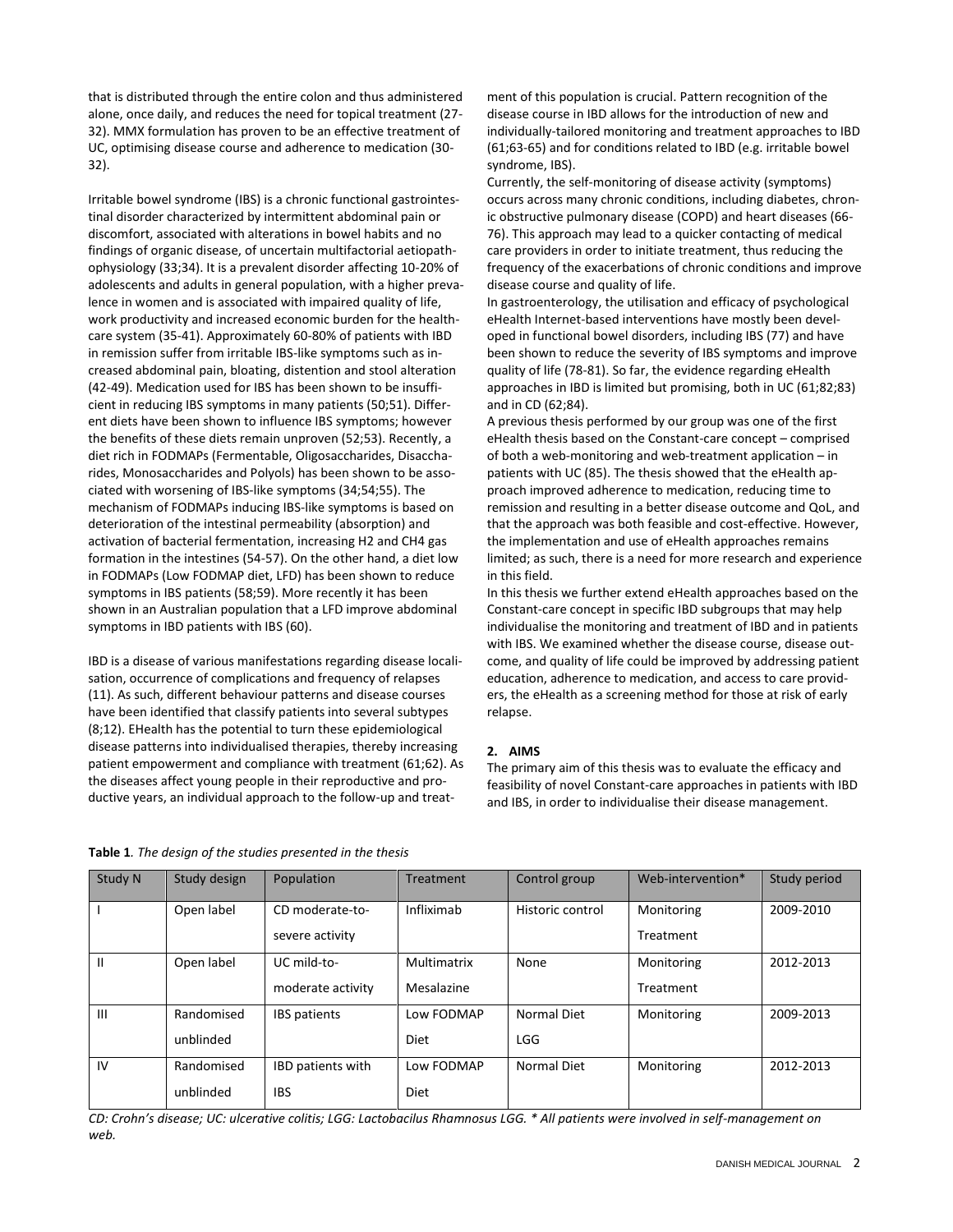Furthermore, we assessed patients' quality of life, adherence, safety, satisfaction and costs using these web-applications. In particular we studied eHealth approaches in the following situations:

CD patients treated with IFX

UC patients treated with mesalazine

IBS patients and IBD patients with IBS symptoms treated with a Low FODMAP Diet.

# **3. MATERIAL & METHODS**

DESIGN OF THE STUDIES The design of the studies is described in Table 1.

# *Web-based applications*

Studies were based on self-managed and web-guided applications: www.cd.constant-care.dk (Figure 1a), www.meza.constantcare.dk (Figure 1b) and www.ibs.constant-care.dk (Figure 1c). These are secure web-based applications that were developed by Prof. Pia Munkholm et al (86) and that consist of two principal components: a patients' registry and a monitoring or treatment element. The registry component is based on the Inflammatory Burden (IB) and IBS symptom severity system (IBS-SSS), while the web-guide part directs patients to register their symptoms and to take their medications or to contact the hospital. After receiving a disease-specific education and theoretical/practical training in how to use the web application at the Patient Education Centre, each patient received an individual username and password from the investigators for accessing the application. The web applications were accessible from computers, laptops, tablets and smartphones. Furthermore, SMS text/email information services were designed to guide patients with the monitoring of the symptoms and for treatment advice. The educational part of the website was covered by the eLearning and educational video-clips displaying information about the website, study medication and the study conditions. The administrator part of the web application, accessible only to the investigators, allowed the treating physician to monitor the patients. A disease activity status, measured by specific clinical indices, appeared on

both the patient and administrator parts of the web application in the form of a simple 'traffic light' (TL) system: red indicated high disease activity, yellow moderate activity, and green indicated quiescent disease. In certain applications this status was supplemented with graphs on patients' faecal calprotectin (FC) and quality of life.

# *Disease activity by Inflammatory Burden on the web*

Inflammatory Burden (IB) was a measure specifically created for the assessment of disease activity in patients with CD and UC in a web-treatment concept, consisting of a clinical index, Harvey-Bradshaw Index (HBI) or simple clinical colitis activity index (SCCAI) (87;88) and a biological marker, FC (89-96) (Figure 1a+1b). FC level in the stool was collected by patients using a home-administered collecting kit and subsequently sent to the research laboratory at the Gastroenterology Unit, Herlev University Hospital by post and analysed immediately by a quantitative enzyme immunoassay (CALPRO calprotectin ELISA) test on Dynex DS2 Magellan. Cut-off values of <200 (92;97) µg/g and <100 (90;98) were defined as remission in CD and UC.

# *Disease severity by IBS-SSS on the web*

Severity of IBS symptoms was assessed by an international validated questionnaire, the IBS symptom severity system (IBS-SSS) (99), incorporated in the IBS application to be used by IBS and IBD patients for registering IBS-like symptoms. IBS-SSS evaluates the intensity of IBS symptoms on a five-item visual analogue scale (VAS) during the preceding 10 days and focusing on abdominal pain, distention, stool frequency and consistency, as well as interference with life in general. Each of the five subscores generates a maximum score of 100, which gives a maximum total score of 500. A higher score indicates more severe symptoms. A minimum of a 50-point reduction in IBS-SSS during the study was considered an improvement (60). The disease severity appears on the application as a TL colour score system (Figure 1c): Green = quiescent or mild symptom severity (0-175 points), yellow = moderate (175-300), red = severe (>300).



**Figure 1a.** *Concept of [www.cd.constant-care.dk,](http://www.cd.constant-care.dk/) a self-managed web-monitoring and web-treatment application in patients with Crohn's disease. Patients' assessment of disease activity by inflammatory burden (IB), a 'traffic light' colour score system using the Harvey-Bradshaw Index (HBI) and faecal calprotectin (FC): green = no activity, yellow = moderate activity, red = severe activity. Faecal calprotectin, µg/g: <200=0 points; ≥ 200=2 points.*

*Web-treatment guide:*

*Green: No IFX infusions are recommended. Infusion at week 12 is recommended. Yellow: Contact Day-Care for the infusion.*

*Red: Contact Day-Care for the infusion. Call study doctor.*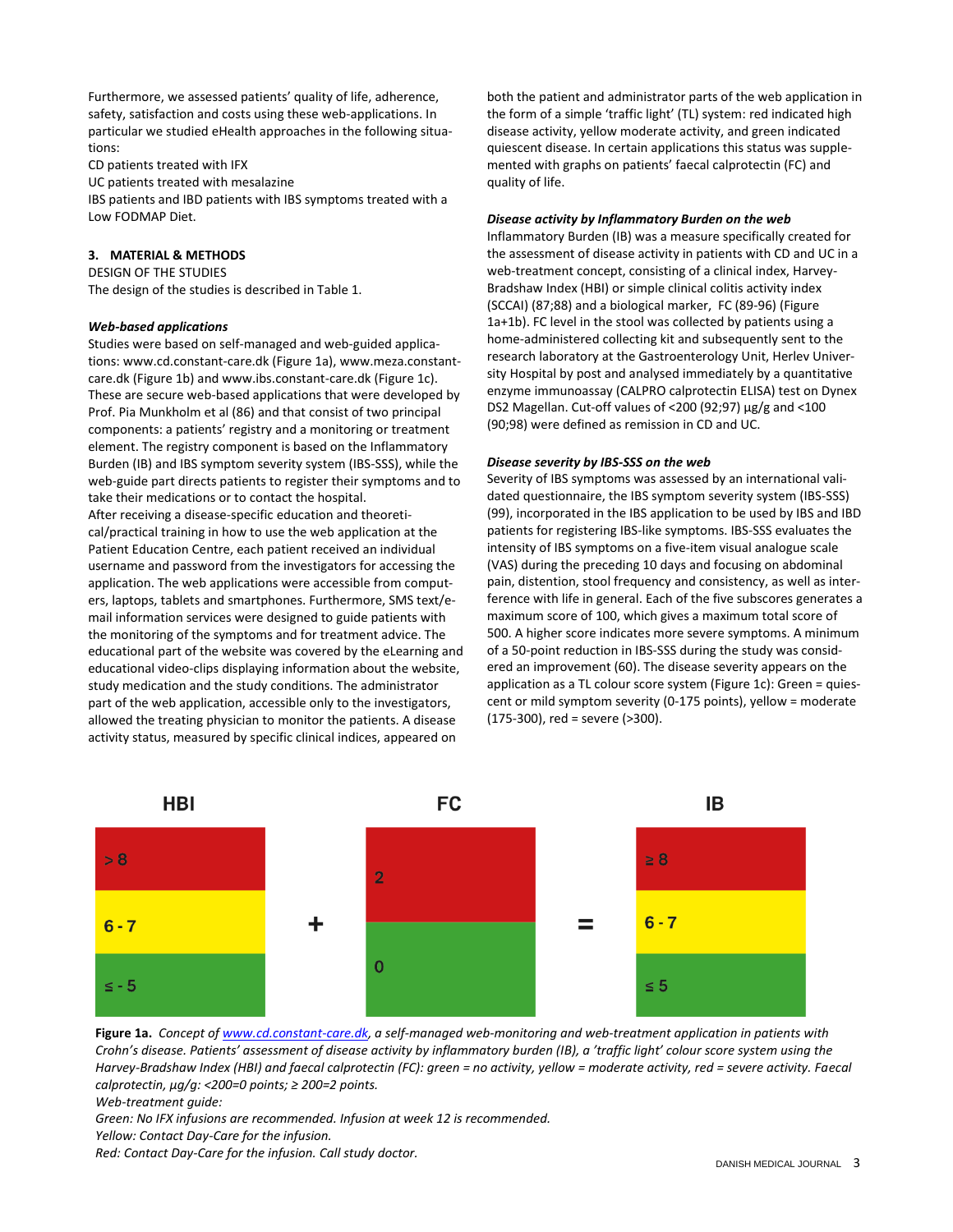

**Figure 1b**. *Concept o[f www.meza.constant-care.dk,](http://www.meza.constant-care.dk/) a self-managed web-monitoring and web-treatment application in patients with ulcerative colitis. Patients' assessment of disease activity by inflammatory burden (IB), a 'traffic light' colour score system using the simple clinical colitis index (SCCAI) and faecal calprotectin (FC).*

*Green = no activity, yellow = moderate activity, red = severe activity. FC µg/g: ≤ 100=0 points; >100-400=1-4 points; ≥500=5 points (severe activity, red). Web-treatment-guide:*

*Green: Reduce to 2-mesalazine tablets/day. Check again next week. Yellow: Take 4-mesalazine tablets/day. Check again next week.*

*Red: Take 4-mesalazine tablets/day. Call study doctor.*



**Figure 1c**. *Concept o[f www.ibs.constant-care.dk,](http://www.ibs.constant-care.dk/) a self-managed web-monitoring application of the severity of irritable bowel syndrome (IBS).*

*Patients' assessment of disease severity by web-registry of IBS-symptom severity system (IBS-SSS), a 'traffic light' colour score system. Green = quiescent or mild symptom severity; yellow = moderate symptom severity; red = severe symptoms. IBS-SSS total score ranges from 0-500 points. Green=0-175 points; yellow=175-300; red>300.* 

## STUDY PROCEDURES

Although all studies used web-based approaches in patient management, particular web-applications differed based on clinical situations.

#### *Web-treatment with IFX*

One month after each infusion, the patient and web-physician entered HBI and FC scores, respectively, into the web page on a weekly basis, allowing the application to calculate the IB and to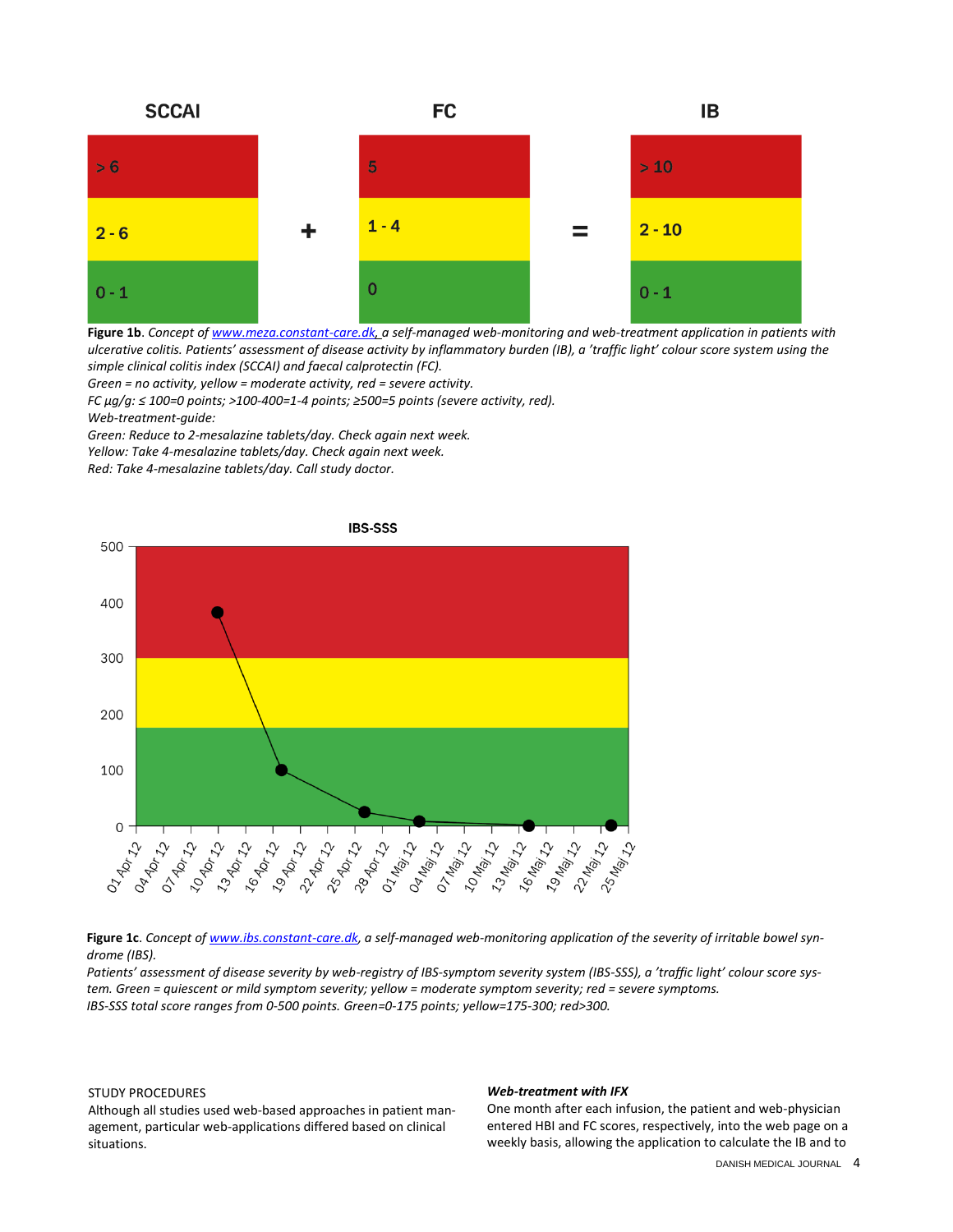illustrate this via a TL system. As long as the IB score was in the green zone, indicating inactive disease, no infusion was given. If the IB exceeded the values denoted by the yellow or red zones, the application recommended that the patients contacted the day-care hospital, and their next IFX infusion was scheduled within 72 hours (Figure 1a).

## *Web-treatment with mesalazine*

SCCAI and FC were entered weekly in the same manner as for CD patients on IFX. If the IB score was in the inactive green zone, the recommended mesalazine treatment dose was 2.4 g/day. If the IB exceeded the values denoted by the yellow zone, the application advised patients to increase the dose to 4.8 g/day. When IB reached the red zone, the application recommended that the patients contacted the day-care hospital, while continuing to take 4.8 g/day (Figure 1b).

## *Web-monitoring of IBS*

IBS-SSS and IBS-QOL were entered weekly by IBD and IBS patients during a six-week trial. The application served as a kind of diary in which IBS symptoms were registered and it enabled the patients to monitor the severity of their symptoms. The application shows the patients their disease severity status and guides them through the missing registrations. No treatment guides were incorporated into the IBS application.

## *Additional questionnaires*

The Short Inflammatory Bowel Disease Questionnaire (SIBDQ) (100) is an IBD-specific quality of life survey (10 questions with seven possible answers) covering four items (bowel, systemic, emotional and social). The results range from 10 (worst health) to 70 (best health). Good quality of life was considered as a score above 50 points.

The Short Form 12/36 (101;102) is a generic quality of life survey, covering eight items (Physical Functioning, PF; Role limitation due to Physical health, RP; Body pain, BP; General Health, GH; Vitality, VT; Social Functioning, SF; Role limitations due to Emotional problems, RE and Mental Health, MH) which are generalised as physical (PSC) and mental (MSC) health measures. The results are expressed on a scoring scale of 0-100 for every profile, with a mean health of 50 for the Danish population (101). IBS-quality of life (IBS-QOL) is an IBS-specific quality of life survey

(34 questions, five possible answers), covering eight items. The results range from 34 (best health) to 170 (worst health), transformed into a 0-100 scale, with higher scores indicating better IBS quality of life (103;104).

Adherence to the web-based registrations in both CD and UC was measured by the difference between the number of required registrations and the number of completed registrations per patient during the study period.

Adherence to medication in UC was measured using a Visual Analogue Scale (VAS) (23;105) and by Medical Adherence Rating Scale (MARS). VAS is a one-item 0-to-10 scale with 10 indicating full adherence (100%) and <8 (80%) as nonadherence. MARS is a five-item score on a Likert scale with a maximum score of 25; nonadherence was considered as <20.

Adherence to LFD in IBD patients with IBS-like symptoms was measured by the Food Frequency Questionnaire (FFQ) (106). It contains lists of the most commonly consumed high FODMAP foods adapted to the Danish population from Australian lists

(106-108). Patients' FFQ was used to calculate the total quantity of FODMAP (g/day) intake for each patient.

Satisfaction with the web treatment was assessed in CD and UC patients using a self-developed questionnaire (6-items) on a VASscore at the end of the study. An answer of more than 50% or more was considered a good level of satisfaction.

The cost of web treatment in the CD study was measured by total costs of the IFX infusions per patient per year via the web versus the cost of the IFX infusions via an outpatient clinic. In the UC study, the costs were calculated according to the cost of mesalazine (per day), web-treatment (per week) ± faecal calprotectin per patient (per week).

## STATISTICAL ANALYSIS

Standard descriptive statistical analyses were performed, including frequency distributions, for categorical data and calculations of means (SD) or medians (range) for continuous variables. The Wilcoxon Signed-Rank test was used to compare variables of interest between baseline and end of follow-up. Mann-Whitney test was used to compare the outcomes between two different groups. Chi-square test and Student's t-test were used when appropriate for a comparison of baseline characteristics between patients and controls. A significance level of 5% was chosen. The time to remission was analysed by using a multivariate Coxproportional hazards regression model using the following covariates: gender, age, smoking status, UC location, duration, education, employment status, and baseline scores.

Multivariate logistic regression analysis was used to evaluate the impact of the following factors on change/response of the total IBS-SSS: age of 40 years, BMI, diagnosis, gender, IBD duration of 5 years, smoking, prior surgery, IBD maintenance therapy (5-ASA, thiopurines and biologicals) and disease activity.

The data from these Constant-care databases were directly exported to the statistician for statistical analysis and in this way blinded for the investigators.

All data were processed with SPSS software Version 19 &20 for Windows (SPSS Inc., Chicago, IL) and SAS software version 9.3 (SAS Institute Inc. Care. NC. USA).

## **FTHICS**

All other studies were approved by the Danish Ethical Committee (Study I: KA 05115/13768; Study II: H-2-2011-129; Study III: H-2- 2011-095-IBS; Study IV: H-2-2012-05/3898).

## **4. RESULTS**

EFFICACY AND FEASIBILITY OF WEB-TREATMENT APPROACHES

## *Web-treatment with IFX in CD*

A total of 27 consecutive patients with moderate-to-severe CD treated with IFX maintenance therapy were initially included in the study. Four patients were later excluded from the analysis due to protocol violations: nonadherence (n=2), planning of pregnancy (n=1) and urgent bowel resection (n=1). Of the 23 patients analysed 17 (74%) completed the entire 52 week period and 6 (26%) patients completed at least a 26-week period of follow-up online according to the protocol. Furthermore, 69 CD patients from the same participating centres treated by traditional approaches during the same period as the web patients  $(\pm 0.5 \text{ years})$ served as a historical control.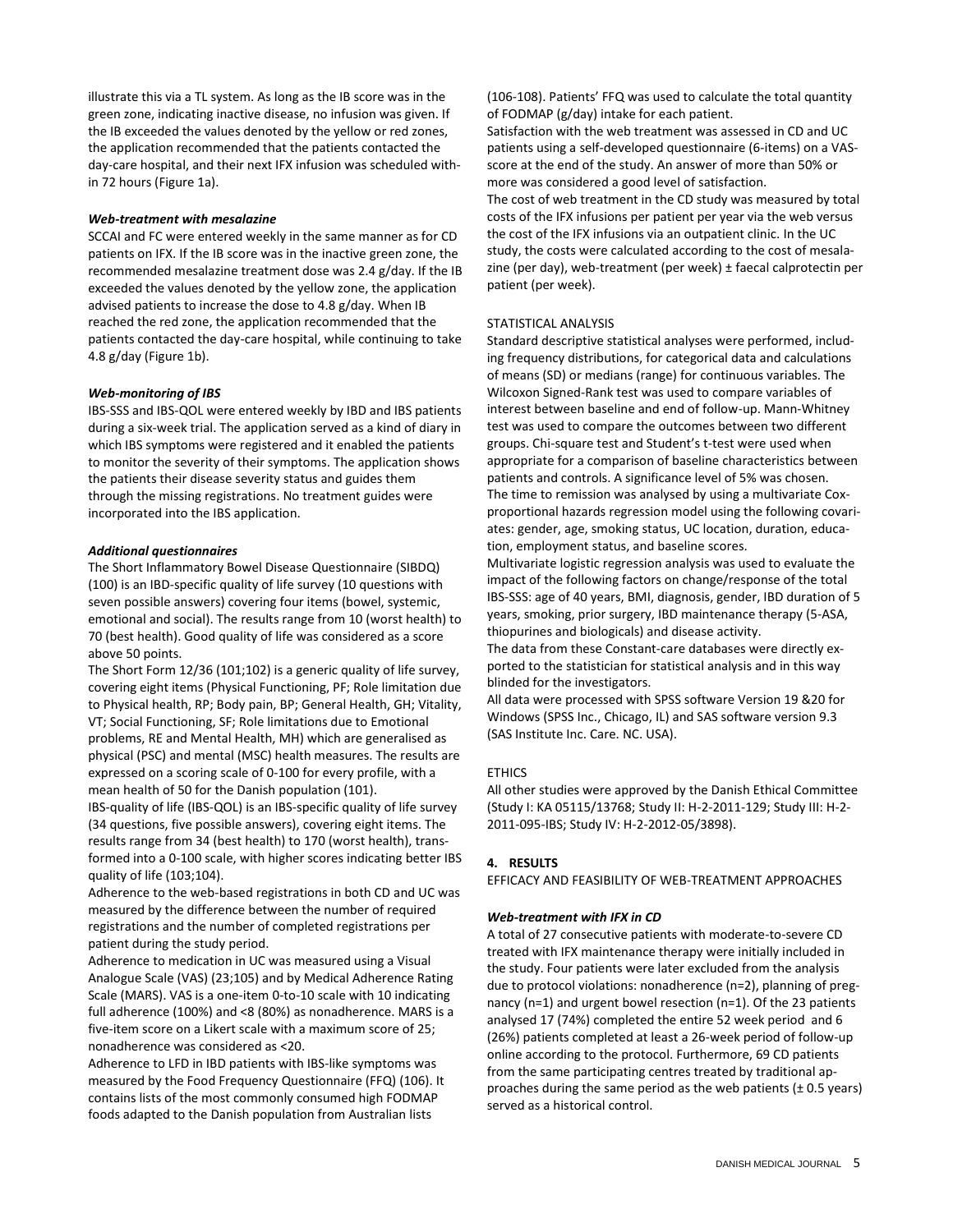

**Figure 2.** *Inflammatory burden (IB) at infliximab (IFX) infusion and four weeks after infusion as measured on the website X-axis: Ranking of infusions from first to eighth from inclusion until end of the study Y-axis: Scoring of IB: ≤5 no activity; 6-7 moderate activity and ≥8 severe activity Red line: IB levels indicating need for infusion Blue line: Patients' response to IFX therapy 4 weeks after infusion*

### *IFX treatment*

In the web group, a total of 121 IFX infusions at a dose 5 mg/kg weight were given with a median interval of Q9W (range 4-18) and a median number of 5 (range 2-8) IFX infusions per patient. Twelve (10%) infusions were given at Q8W intervals, 49 (40%) at<Q8W and 60 (50%) at intervals of >Q8W. Fourteen patients (61%) had a mean interval between infusions >8 weeks, 3 (13%) <8 weeks and 6 (26%) patients had exactly 8 weeks. In the control group, a total of 420 IFX infusions were given with a median interval of Q8W (range 4-16) and a median number of 7 (range 3-12) infusions per patient. Twenty-seven patients (39%) had a mean interval between infusions >8 weeks, 25 (36%) <8 weeks and 17 (25%) patients had exactly 8 weeks. No statistically significant differences in mean interval between IFX infusions comparing controls and web patients was observed (p=0.18).

Figure 2 illustrates the median IB per infusion during webtreatment. No statistically significant difference in IB was observed between baseline and end of study (mean 2.4 vs 2.2, p=0.4).

## *Web-treatment with mesalazine in UC*

A total of 95 consecutive UC patients with mild-to-moderately active disease who were on maintenance oral or topical 5-ASA were recruited and switched to high (4.8 g/day) MMX mesalazine monotherapy, once daily, for the induction of the remission. Thirteen (14%) patients were excluded shortly after initiation due to nonadherence (n=12) and pregnancy (n=1). The final study population comprised the remaining 82 UC patients.

#### *Disease activity*

Overall, 72 (88%) patients were responders (IB ≤1, green and yellow zone) and 10 (12%) non-responders (IB>10, red zone) requiring rescue therapy with steroids, azathioprine and biologicals. The median time to initiation of the rescue therapy was 50 days (range 30-90). Of responders, 65 (90%) experienced remission on mesalazine as monotherapy (complete responders), while 7 (10%) were partial responders and needed additional topical 5- ASA preparations within median of 25 (20-35) days from the beginning of the study.

There was a statistically significant reduction of SCCAI, FC and IB from week 0 to week 12 in all patients (mean SCCAI: 4.6±1.9 vs 1.6±2.0, p>0.001; mean FC: 437±568 vs 195±385, p<0.001 and mean IB: 6.7±3.2 vs 2.4±3.2, p<0.001, Figure 3a, 3b, 3c). Cox regression analysis (Table 2) of remission in SCCAI and IB changes during 12 weeks showed that UC patients with short disease duration (≤5 years) responded significantly more poorly compared to those with longer disease duration. Patients with a non-academic education were more likely to be in remission than patients with an academic education, while females were less likely to experience an SCCAI response to mesalazine therapy than males.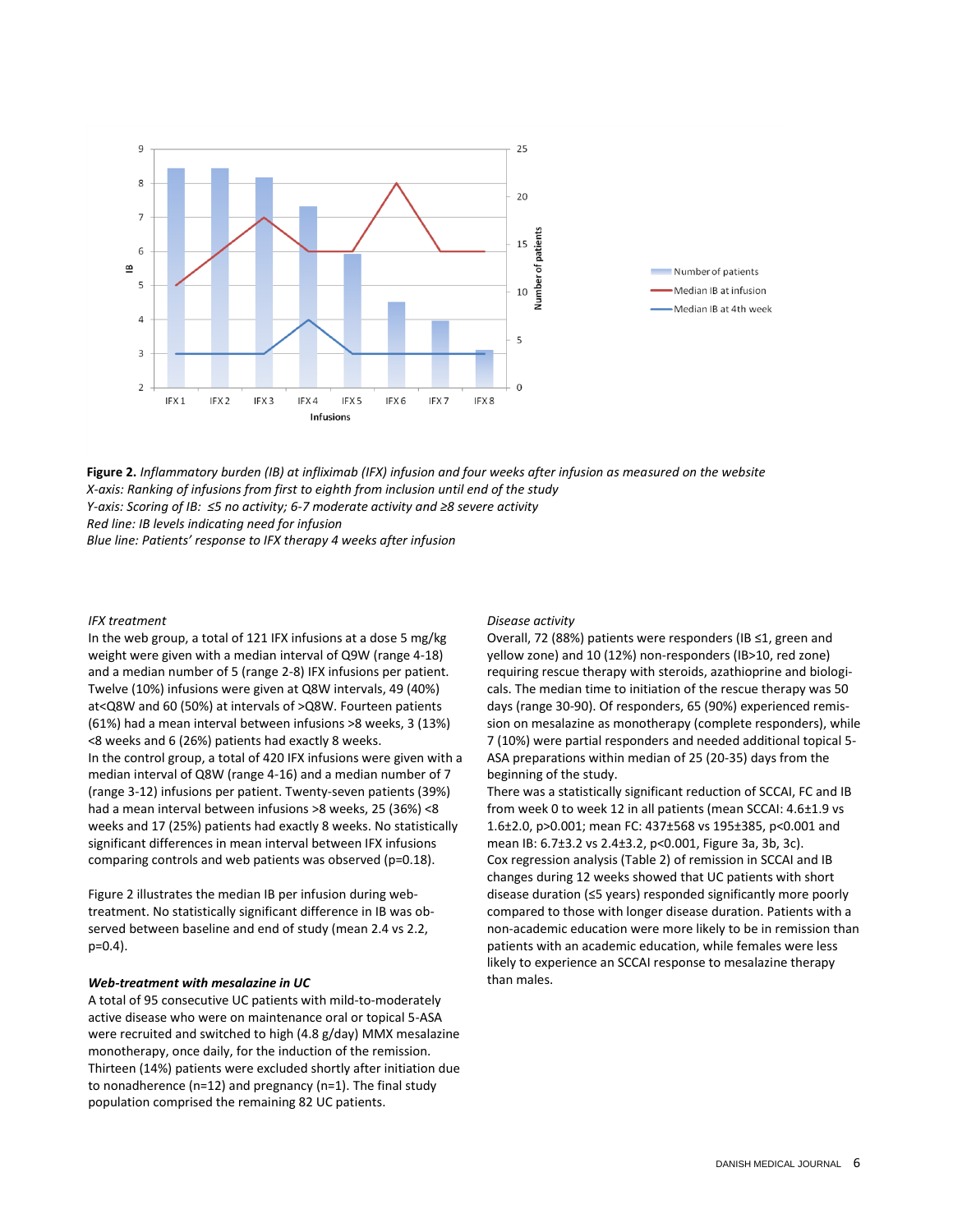

*Figure 3a. Box plot of simple clinical colitis activity index (SCCAI) (means/quartiles/range) score changes from baseline to week 12 of the study period in patients with ulcerative colitis treated with mesalazine.*



**Figure 3b.** *Box plot of faecal calprotectin (FCµg/g) (means/quartiles/range) changes from baseline to week 12 of the study period in patients with ulcerative colitis treated with mesalazine.*



**Figure 3c.** *Box plot of inflammatory burden (IB) (means/quartiles/range) score changes from baseline to week 12 of the study period in patients with ulcerative colitis treated with mesalazine.*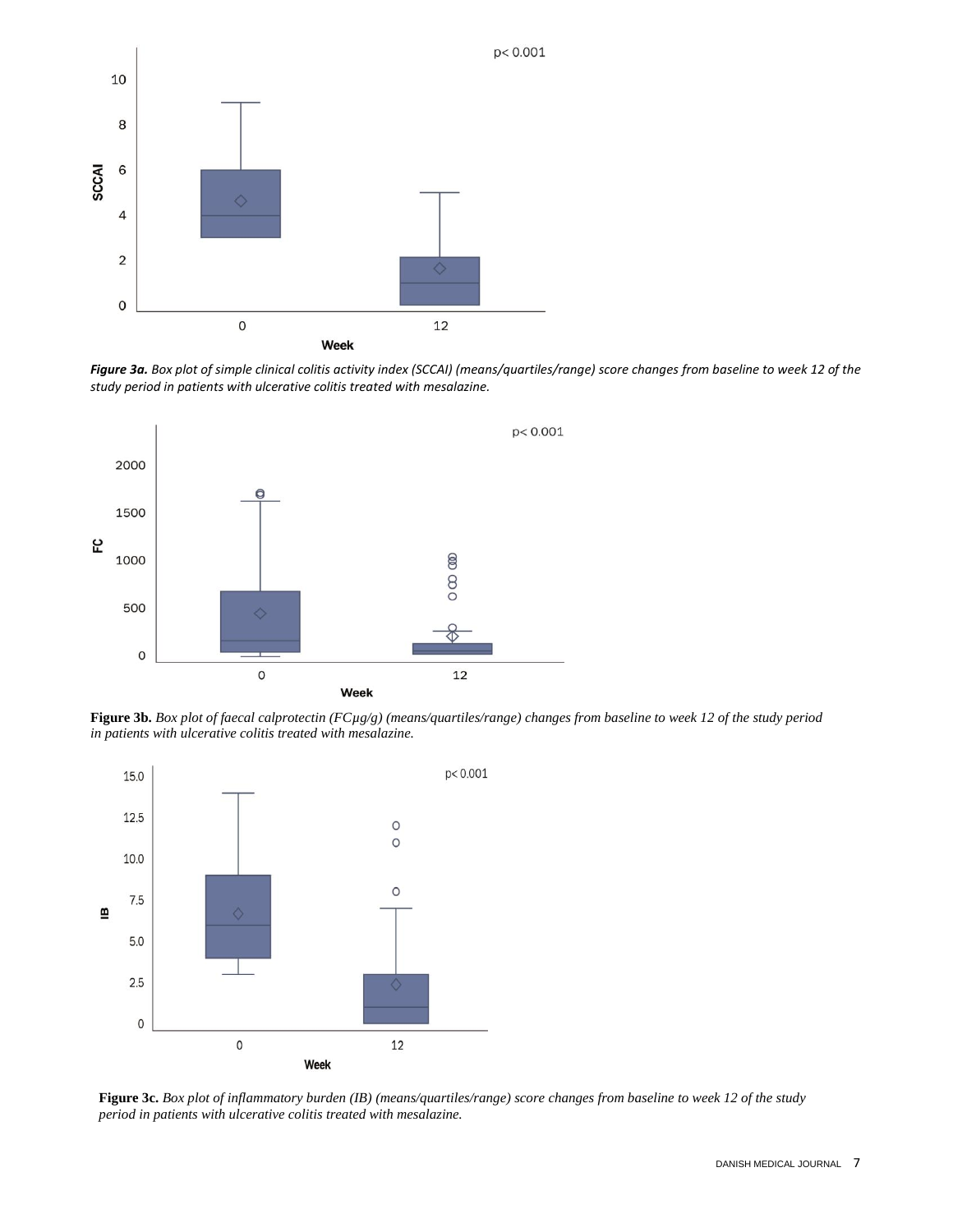| Risk factor for SCCAI remission      | HR (95% CI)         | p          |
|--------------------------------------|---------------------|------------|
| Baseline SCCAI (per SCCAI point)     | $0.63(0.51-0.77)$   | $< 0.001*$ |
| Age (≤35 years)                      | 1.72 (0.78-3.83)    | 0.18       |
| Disease duration (≤5 years)          | $0.26(0.13-0.51)$   | $< 0.001*$ |
| Smoking (current vs never)           | 2.77 (0.94-8.19)    | 0.07       |
| Gender (female vs male)              | $0.42(0.24-0.77)$   | $< 0.01*$  |
| Location (E1 vs E2)                  | $0.62$ (0.34-1.12)  | 0.11       |
| Education (non-academic vs academic) | $2.74(1.31-5.74)$   | $< 0.01*$  |
| Employment (no vs yes)               | 1.27 (0.66-2.44)    | 0.48       |
| Risk factor for FC score remission   |                     |            |
| Baseline FC (per 100 FC units)       | $0.88(0.83 - 0.94)$ | $< 0.001*$ |
| Age (≤35 years)                      | $0.98(0.46 - 2.07)$ | 0.95       |
| Disease duration (≤5 years)          | 1.49 (0.83-2.68)    | 0.18       |
| Smoking (current vs never)           | $0.95(0.35-2.56)$   | 0.91       |
| Gender (female vs male)              | 1.46 (0.86-2.50)    | 0.16       |
| Location (E1 vs E2)                  | $0.93(0.54-1.61)$   | 0.80       |
| Education (non-academic vs academic) | $0.96(0.48-1.93)$   | 0.91       |
| Employment (no vs yes)               | $0.89(0.50-1.57)$   | 0.68       |
| Risk factor for IB remission         |                     |            |
| Baseline IB (per IB point)           | $0.82(0.74-0.91)$   | $< 0.001*$ |
| Age (≤35 years)                      | 1.77 (0.76-4.15)    | 0.19       |
| Disease duration (≤5 years)          | $0.30(0.15-0.60)$   | $< 0.001*$ |
| Smoking (current vs never)           | 2.79 (0.87-8.96)    | 0.09       |
| Gender (female vs male)              | $0.60(0.33-1.09)$   | 0.09       |
| Location (E1 vs E2)                  | 1.27 (0.71-2.30)    | 0.42       |
| Education (non-academic vs academic) | 2.20 (1.02-4.73)    | 0.45       |
| Employment (no vs yes)               | 1.39 (0.75-2.599    | 0.30       |

**Table 2.** *Factors influencing time to SCCAI remission (SCCAI≤1), FC remission (FC=0) and IB remission (IB ≤1) by multivariate proportional Hazards Model (Cox regression).*

*Note: Faecal calprotectin (FC): 0 score points=≤100 µg/g; IB: inflammatory burden score; SCCAI: simple clinical colitis activity index; E1: proctitis; E2: left-sided colitis; FC: faecal calprotectin; \* statistically significant results*

A Kaplan-Meier curve (Figure 4) for time to SCCAI, FC and IB remission illustrates that 50% of patients achieved SCCAI remission at week 4, FC remission (FC<100 µg/g faces) at week 1 and a IB remission at week 6.

Based on IB remission values the dose of mesalazine was reduced to 2.4 g in 25% of patients at week 3, in 50% of subjects at week 6, and in 88% of patients at week 12.

## *Web-monitoring of IBS*

In the IBS study, a total of 123 patients with IBS, fulfilling Rome III diagnostic criteria (38;109) were randomized to LFD (n=42), to LGG ( $n=41$ ) and to the ND ( $n=40$ ).

In the IBD study, a total of 89 IBD patients – 61 (69%) with UC and 28 (21%) with CD – were consecutively recruited into the study and randomized to LFD (n=44) and ND (n=45). Patients were in remission (87%) or with mild-to-moderate disease activity (13%) and had IBS-like symptoms based on Rome III diagnostic criteria for IBS.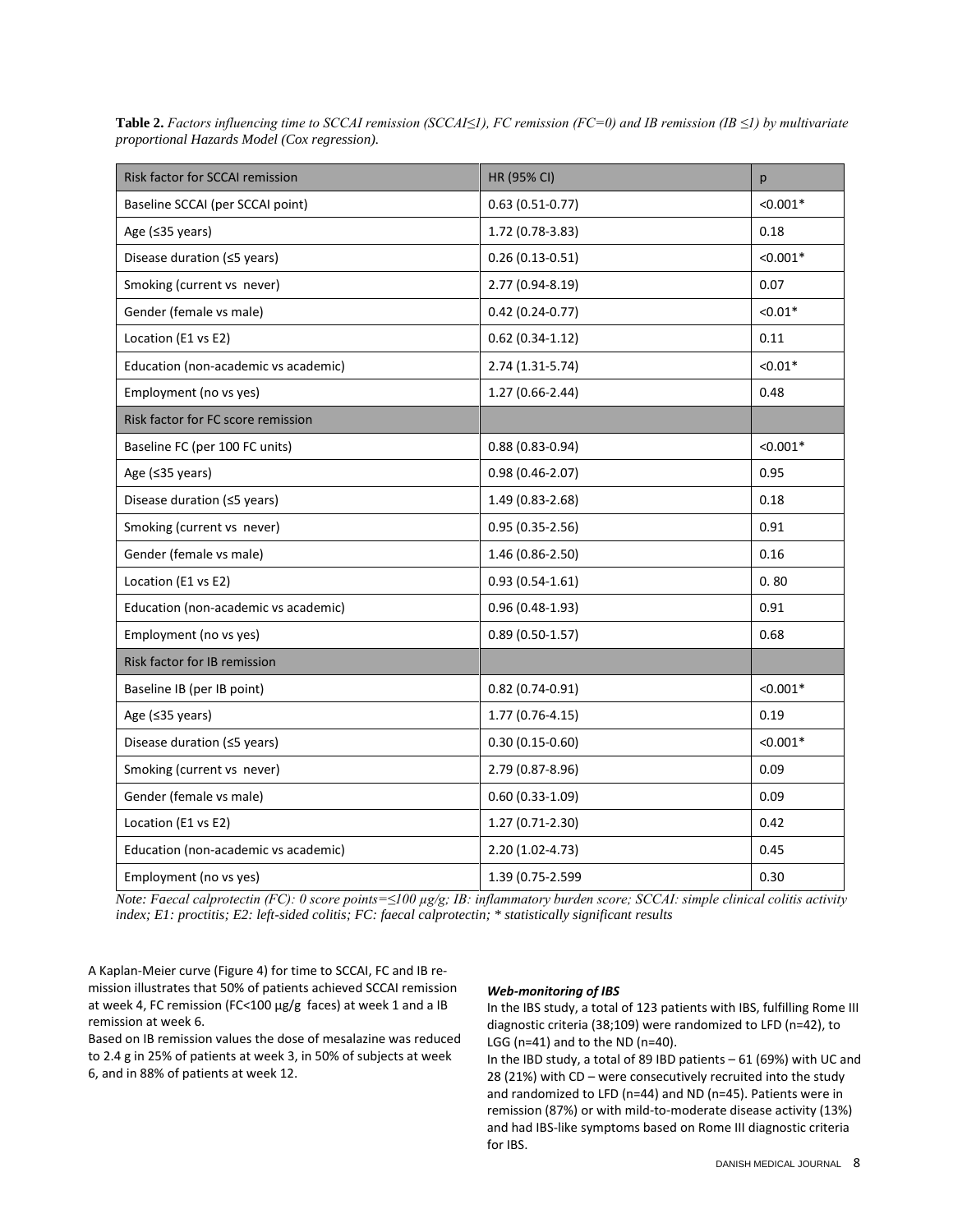

**Figure 4.** *Kaplan-Meier curve of time to simple clinical colitis activity index (SCCAI) remission (SCCAI ≤1), time to faecal calprotectin (FC) remission (FC ≤100 µg/g faeces), and time to inflammatory burden (IB) remission (IB ≤1) in patients with ulcerative colitis treated with mesalazine during 12 weeks*

## *Disease severity*

Overall, in the IBS study there was a significant reduction of mean ± SD IBS-SSS in all patients from baseline to week 6

(mean±SD=308±88 vs 230±121, p<0.01), as well as in each treatment group: LFD (mean 327±93 vs 194±123, p<0.001), LGG (279±84 vs 211±118, p<0.01) and ND (318±83 vs 285±107, p<0.01).

At week 6, a statistically significant reduction in the mean±SD in IBS-SSS was observed in LFD (133±121) and LGG (68±106) groups compared to the ND group, (34±94) p<0.01.

In the IBD study, a total of 30 (81%) patients were responders (IBS-SSS reduction) in LFD group and 19 (46%) in ND, p<0.01. The response rates in overall IBS-SSS and its subscores in IBD patients are illustrated in Table 3.

Overall, there was a significant reduction of IBS-SSS in all patients from baseline to week 6 (mean score 243 vs 152, p<0.001) as well as in each treatment group: LFD (232±79 vs 119±105, p<0.001)

and ND (249±99 vs 181±118, p<0.01) (Figure 5). A significantly greater reduction in IBS-SSS was observed in the LFD group as compared to the ND group (mean score -114 $\pm$ 96 vs -68 $\pm$ 95, p = 0.02, Figure 5). Adjusted for baseline measures, logistic regression analysis identified treatment LFD/ND (Odds ratio (OR) 5.3; 95% CI: 1.8-15.6, p<0.01) as clearly associated with the overall IBS-SSS response (Table 4)

# QUALITY OF LIFE

The mean SIBDQ in web-based treatment with IFX in CD patients did not change significantly between baseline and end of study (55 vs 55, p=0.73, Figure 6). Likewise, generic quality of life measured by SF-36 showed no statistically significant difference when comparing mean values of each item: PF (95 vs 95, p=0.66), RP (75 vs 87, p=0.75), RE (100 vs 100, p= 0.07), BP (84 vs 84, p=0.43), MH (76 vs

74, p=0.53), VT (60 vs 75, p=0.36), SF (87 vs 100, p=0.72), and GH (52 vs 49, p=0.86).

| <b>IBS-SSS</b> | Overall   | Pain intensi- | Pain durati- | Abdominal  | Stool frequency & | Interference with |
|----------------|-----------|---------------|--------------|------------|-------------------|-------------------|
| N(%)           |           | ty            | on           | distension | consistency       | life              |
|                |           |               |              |            |                   |                   |
| <b>LFD</b>     | 30(81)    | 18 (49)       | 25(68)       | 28 (76)    | 23(62)            | 25(68)            |
|                |           |               |              |            |                   |                   |
| <b>ND</b>      | 19 (46)   | 16 (39)       | 18 (44)      | 29(71)     | 16 (39)           | 25(61)            |
| P#             | $< 0.01*$ | 0.30          | $0.03*$      | 0.52       | 0.06              | 0.44              |

#### **Table 3.** *Response rates of overall IBS-SSS and subscores in IBD patients, LFD vs ND*

*IBD: inflammatory bowel disease. IBS: irritable bowel syndrome. SSS: symptom severity system.* 

*\*=statistically significant results. #p-values derived from logistic regression analysis of response rates.*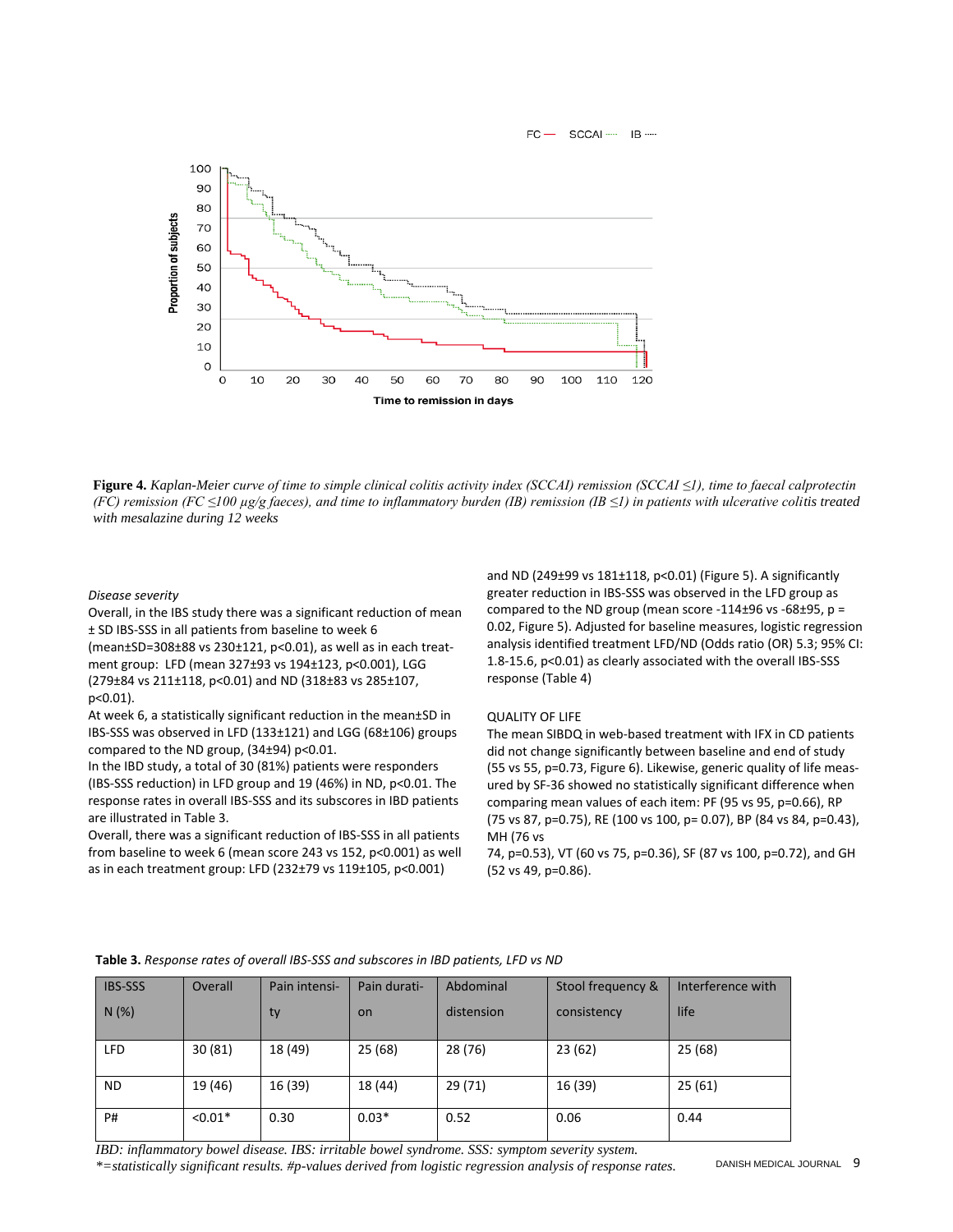| Factor                                  | <b>OR</b> | Lower | Upper | p-value   |
|-----------------------------------------|-----------|-------|-------|-----------|
| <b>IBS-SSS baseline</b>                 | 1.00      | 0.99  | 1.00  | 0.33      |
| <b>IBD duration <math>\leq 5</math></b> | 0.39      | 0.14  | 1.11  | 0.08      |
| vears                                   |           |       |       |           |
| LFD vs ND                               | 5.29      | 1.81  | 15.6  | $< 0.01*$ |

**Table 4.** *Impact factors on the IBS-SSS overall response in patients with IBD*

*IBD: inflammatory bowel disease. IBS: irritable bowel syndrome. SSS: symptom severity score; OR (Odds Ratio). LFD: low FODMAP diet, ND: normal Danish/Western diet. \* Statistically significant results*

In web-based treatment with mesalazine in UC patients, a significant improvement in total SIBDQ scores and subscores from baseline to end of study was observed (mean SIBDQ 47 vs 58, p<0.001, Figure 7) as well as in SF-12 summary scores MSC (mean 218 vs 248, p<0.01) and PSC (mean 226 vs 253, p<0.01). Similarly, statistically significant improvement in SIBDQ was observed in IBD patients treated with LFD compared to the ND group (mean SIBDQ dif. 9.1 vs 0.9, p <0.001, Figure 8). No statistically significant improvement in IBS-QOL was observed when comparing LFD and ND groups in IBS cohort and IBD patient's cohort at the end of the study.

## ADHERENCE

Adherence to the web applications/registrations was satisfactory in both CD and UC studies. In CD, adherence to the web registrations was 86% (with 534 weeks registered by patients compared to 624 weeks recommended by application). Deviation from protocol requirements regarding infusion interval was observed in 16 (13%) of IFX infusions, which were given after an interval of 12 weeks (13-18 weeks).



**Figure 5.** *Box of IBS-SSS crude data (means/quartiles/range) from the web-based program Constant-care for the ND and LFD groups for week 0 and week 6 in the intervention period. IBS-SSS: irritable bowel syndrome-symptom severity score; ND: normal Danish/Western diet; LFD: low FODMAP diet.*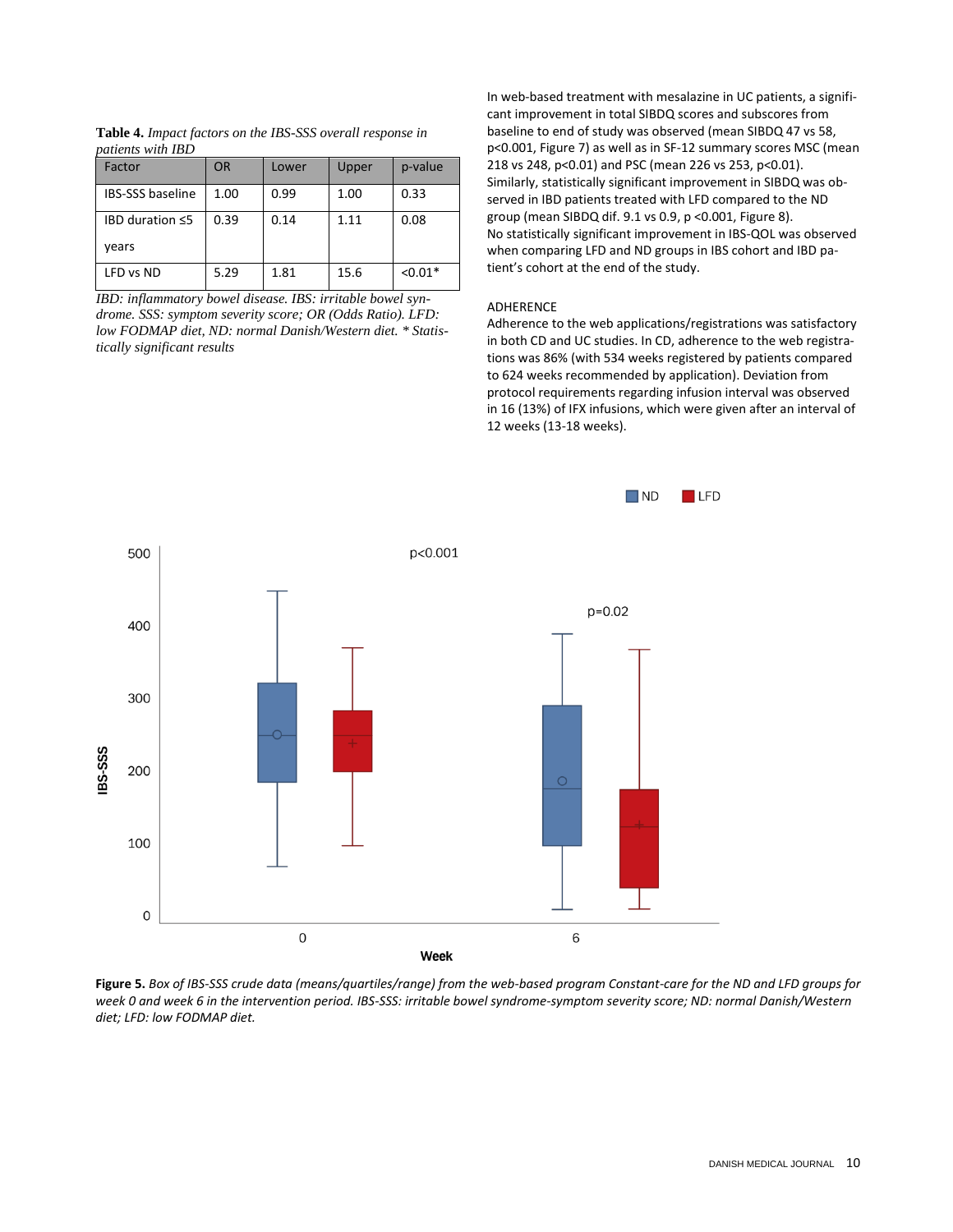

**Figure 6.** *Infliximab (IFX) infusions and quality of life according to the short-Inflammatory Bowel Disease Questionnaire (SIBDQ) on the day of infusion. X-axis: Ranking of infusions from first to eight from inclusion until end of the study. Y-axis: Scoring of quality of life (QOL) <50 poor; > 50 normal. Red line: Level of QOL on the day of the infusion*



**Figure 7**. *Box plot of short inflammatory bowel disease questionnaire (SIBDQ) (means/quartiles/range) score changes from baseline to week 12 in patients with ulcerative colitis treated with mesalazine.*

Adherence to the web registrations in UC was even better, reaching up to 100% in total. The number of total weeks of follow-up of all patients during the study period was 904 weeks. The mean number of SCCAIs and FCs registered per patient during the study period was 13 and 12, respectively, as was required. Adherence to mesalazine treatment was likewise improved. Adherence to former mesalazine treatment at baseline was a VAS

median 88 (range 10-100) and a MARS median 23 (range 5-25), whereas adherence at the end of the study was a VAS median 100 (range 60-100) and a MARS median 24 (range 15-25) with a statistically significant improved adherence to mesalazine by VAS (p<0.001) and MARS (p<0.001).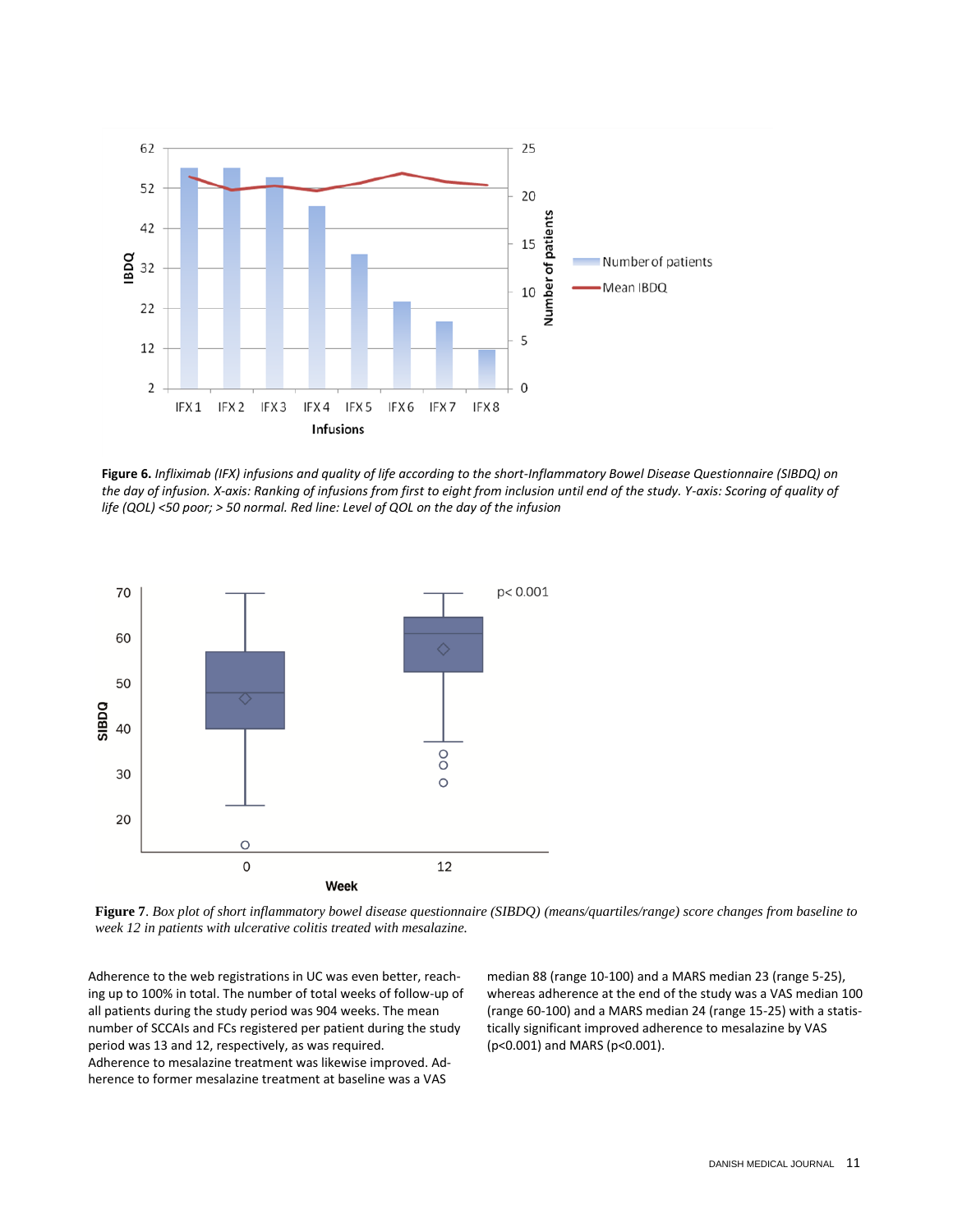

**Figure 8.** *Box plot of SIBDQ crude data (means/quartiles/range) for ND and LFD groups for week 0 and week 6. SIBDQ: short inflammatory bowel disease questionnaire; ND: normal Danish/Western diet; LFD: low FODMAP diet.*

In web-monitoring approach of IBS-like symptoms in patients with IBD, adherence to the diets (the quantity of FODMAPs in gram/day) was determined in all patients (100%) at week 0 and in 73 (94%) at week 6. At baseline, there was no significant difference in FODMAPs ingested by ND vs LFD patients, p=0.53. At the end of the study, the LFD patients had a significantly lower FOD-MAP intake, p<0.01, while those on a ND did not, p=0.35.

**Table 5.** *List of the adverse events (AEs) and severe adverse events (SAEs) in patients with CD on IFX and in patients with UC on mesalazine self-managed web-treatment.*

| No.                                 | Adverse event (AE)  | Outcome                   |  |  |
|-------------------------------------|---------------------|---------------------------|--|--|
| CD patients treated with Infliximab |                     |                           |  |  |
| 1                                   | Urticaria           | Resolved                  |  |  |
| $\overline{2}$                      | <b>Folliculitis</b> | Hospitalisation           |  |  |
| 3                                   | Severe relapse      | Colectomy                 |  |  |
| 4                                   | Perianal abscess    | Incision/Drainage         |  |  |
| 5                                   | Perianal abscess    | Incision/Drainage         |  |  |
| UC patients treated with mesalazine |                     |                           |  |  |
| 1                                   | Perianal abscess    | Incision/Drainage         |  |  |
| $\mathfrak{p}$                      | Headache            | Mesalazine stop           |  |  |
| 3                                   | Vertigo             | Mesalazine dose reduction |  |  |
| 4                                   | Vertigo             | Mesalazine dose reduction |  |  |
| 5                                   | Severe relapse      | Hospitalisation           |  |  |

## SAFETY AND SATISFACTION

Generally, the new web-based treatment applications were shown to be safe in various clinical situations, including for patients with various disease severities.

Regarding IFX web-treatment, significantly more adverse events (AEs) were registered in the control group than in the web group (45% vs 22%, p=0.002). However, there was no significant difference in hospitalisations (23% vs 22%, p=0.57), frequency of surgical interventions (7% vs 11%, p=0.39) or use of corticosteroids (9% vs 0%, p=0.34) when comparing web patients aFond controls. In mesalazine web-treatment, 5 (6%) AEs were registered during the 12 weeks, of which only one was categorized as a severe AE (three days hospitalisation due to severe UC relapse shortly after allocation to mesalazine). Both CD and UC patients were satisfied with the web treatment (mean VAS score 9.0 and 8.2). The list of AEs in the web groups is presented in Table 5.

## COSTS

The cost of IFX administered via web application was significantly lower than the cost of IFX administered via outpatient clinic (cost per patient per year: 11,502 EUR vs 12,062 EUR, p=0.001). In UC, the cost of mesalazine treatment administered via web was calculated to 3.22 (if 2.4 g/day mesalazine) and 6.32 (if 4.8 g/day mesalazine) USD per patient per day including database use, excluding FC analysis.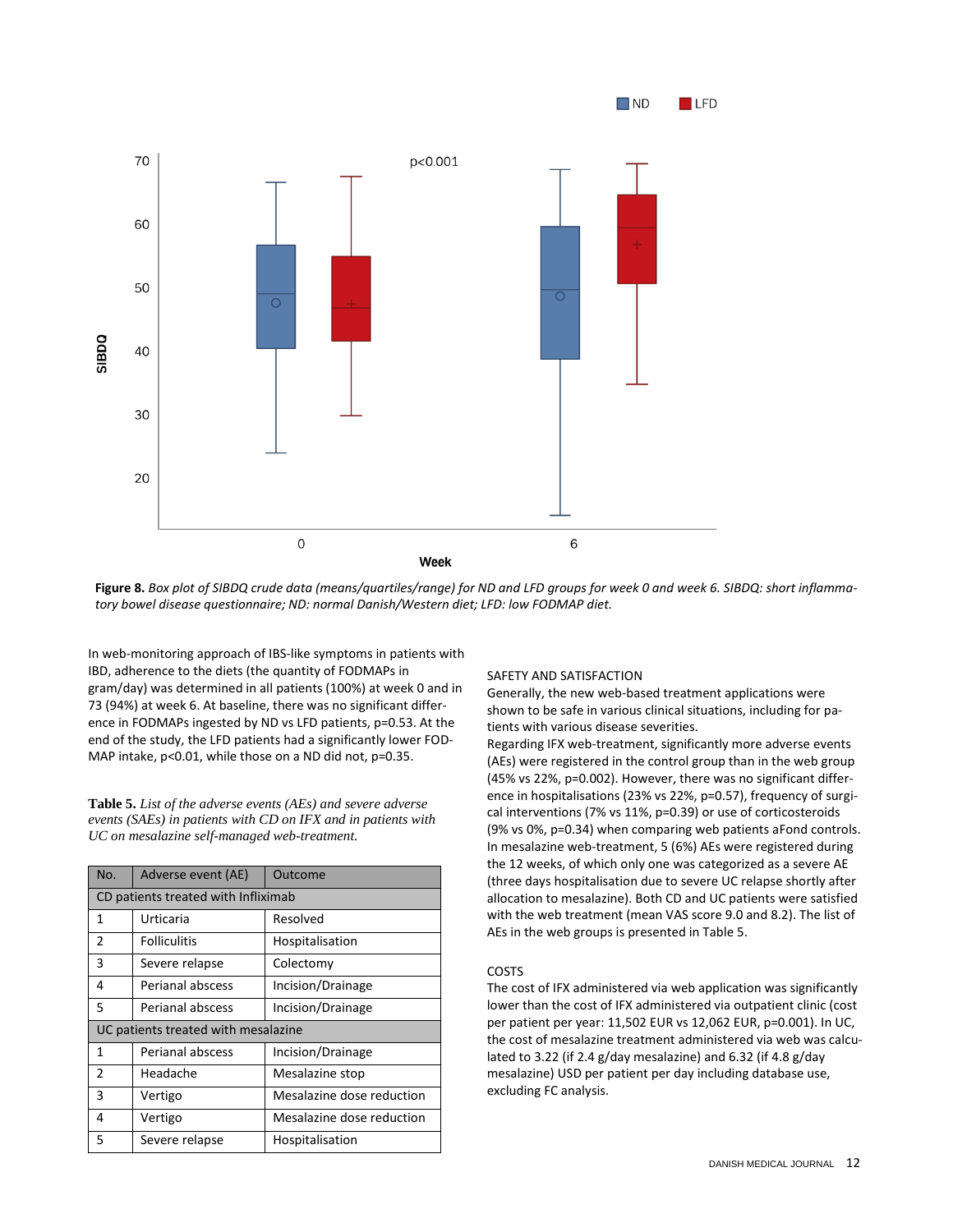## **5. DISCUSSION**

This thesis prospectively evaluates patterns of patients selfmanagement using the new constant-care monitoring and treatment eHealth approaches, specifically designed in important clinical phenotypes to individualise the following treatments: i) IFX maintenance therapy in CD patients with moderate-to-severe disease activity, ii) Mesalazine in UC patients with active disease and iii) LFD in IBS patients and IBD patients with IBS. In this thesis, we describe the major outcomes of these approaches: disease outcome, quality of life, adherence, safety and costs.

## THE NOVEL CONSTANT-CARE APPLICATIONS

Constant-care eHealth applications (61;86) are the first applications in IBD which include both an educational element and clinical monitoring (subjective as well as objective), and that provide patients with treatment advice. This makes the applications as close as possible to an outpatient clinic.

The basic principles of the constant-care applications presented in this thesis are the same as in the previous constant-care concept by Elkjaer et al (85). However, some new tools have been developed to empower patients with self-management: i) IB, consisting of subjective clinical scores and objective parameter (FC), to measure disease activity, ii) treatment guides for specific treatment regimens, iii) SMS notifications used to inform patients about the results of FC and reminding them to register their symptoms, and iv) export data function from the constant-care database to MS Excel allowing statistical analysis. Finally, patients were able to register additional questionnaires via the web applications to measure the adherence (MARS, VAS), satisfaction (SQ) and generic quality of life (SF-12) for the purposes of research. To date, several eHealth-care systems have been developed to improve patients' access to health-care providers and disease outcome and to reduce costs.

The best-known leading international telemedicine systems for chronic diseases are the Veteran Health Administration (VHA), American Telemedicine Association (ATA) in USA (78;79) and the Whole Systems Demonstrator (WSD) remote care programme in the UK (74;75;110). These telemedicine technologies are designed to provide comprehensive support to chronic disease management (72;73;79;111), including IBD (83;112) and are based on in-home monitoring and treatment. The telehealth approaches, improving the patients' contribution to disease management, have different methodologies including specific guidebooks, telephone clinics, e-mail-correspondence, internet-based and specially developed self-management applications (77;113;114).

The web-based monitoring and treatment approaches in IBD (82;83;115-117) are more established in UC than in CD. The most well-known web-system in UC is the home automated telemanagement system (UC HAT) from the USA (112), consisting of an e-learning part and an IBD web-portal, allowing both patients and physicians to monitor symptoms (symptom diary), body weight, compliance with medication and any side effects of medication. Furthermore, visual and audio systems are included in the HAT (83).

Recently, the Southampton IBD virtual clinic (VC) in the UK linked to the gastroenterology outpatient clinic and integrated with the local laboratory and hospital administration systems have been implemented to replace traditional outpatient clinic for a selected group of patients (118). This clinic follow-up currently 20% of the Southampton IBD patients using the system and has proven to be efficient in managing stable IBD patients. It requires dedicated

physician, IBD nurse specialist and IT support. In contrast, studies by Cross et al (82;83) on home telemanagement of the disease activity in patients with UC via a web-based clinical portal registry failed to show any significant benefit as regards the disease activity. However, this negative outcome might have been influenced by the lack of treatment advice in the web application. The constant-care eHealth system was developed for disease management of chronic gastrointestinal diseases such as IBD (85;86) and IBS (119). Compared to the systems above it is a relatively new eHealth system, validated between 2006 and 2014 (86) for implementation in the current electronic patient record system.

Disease management in our applications is based not only on web-monitoring but also on web-treatment guide. This treatment guidance was for the first time introduced in the previous thesis by Elkjaer et al (86).

Recent meta-analysis has shown that self-management is feasible and changes the disease course for the better in the short-term (62). The same results were confirmed in a systematic review by Knowles et al (77). It has yet to be verified, however, whether web-guided management can impact the course of the disease in the long-term.

DISEASE OUTCOME BY WEB-TREATMENT IN CD AND UC Using the web-treatment approach with IFX patients' inter- and intra-individual differences in need of IFX infusion were better reflected than by a conventional Q8 maintenance regime (16-18). Furthermore, with this individualised approach, the number of IFX infusions was reduced without worsening of the disease course. At the same time, the costs were reduced, and this is clinically important as such treatment requires considerable healthcare expenditure (120;121).

These results encourage IBD patients with the opportunity of maintenance treatment with biologicals at home, especially in subcutaneous administration (122-124). Nevertheless, this approach requires close collaboration between patient and IBD specialised health-care for supervision of the efficacy, immunogenicity and adverse events (125-127).

Using the web-treatment approach with MMX mesalazine in UC during 12 weeks, the treatment was individualised by optimising dosage and thus improving the disease course. In this study, 50% of UC patients with active disease on high dose (4.8 day) of MMX mesalazine achieved clinical remission at week 3 (21 day) and FC reduction (<100) at week 1 (7 days). Several trials have been shown efficacy of 4.8 g/day MMX mesalazine compared to 2.4 g/day for induction of remission in mild-to-moderate active UC (29;31;128;129). Likewise, a study by Osterman et al (130) demonstrates that MMX mesalazine dose escalation reduces relapse rates in patients with increased FC concentrations in quiescent UC.

Our results are similar to the previous constant-care web-guided treatment study developed by Elkjaer et al (61;86;131) and published in a Danish thesis, where UC patients with mild-tomoderate were randomized to self-managed web-guided treatment with any 5-ASA preparations versus standard care (usual outpatient clinic) for 12 months. The results of this study demonstrate the feasibility of the web approach, optimising disease outcome by reducing time to remission to 18 days in the web group versus 77 days in the control group.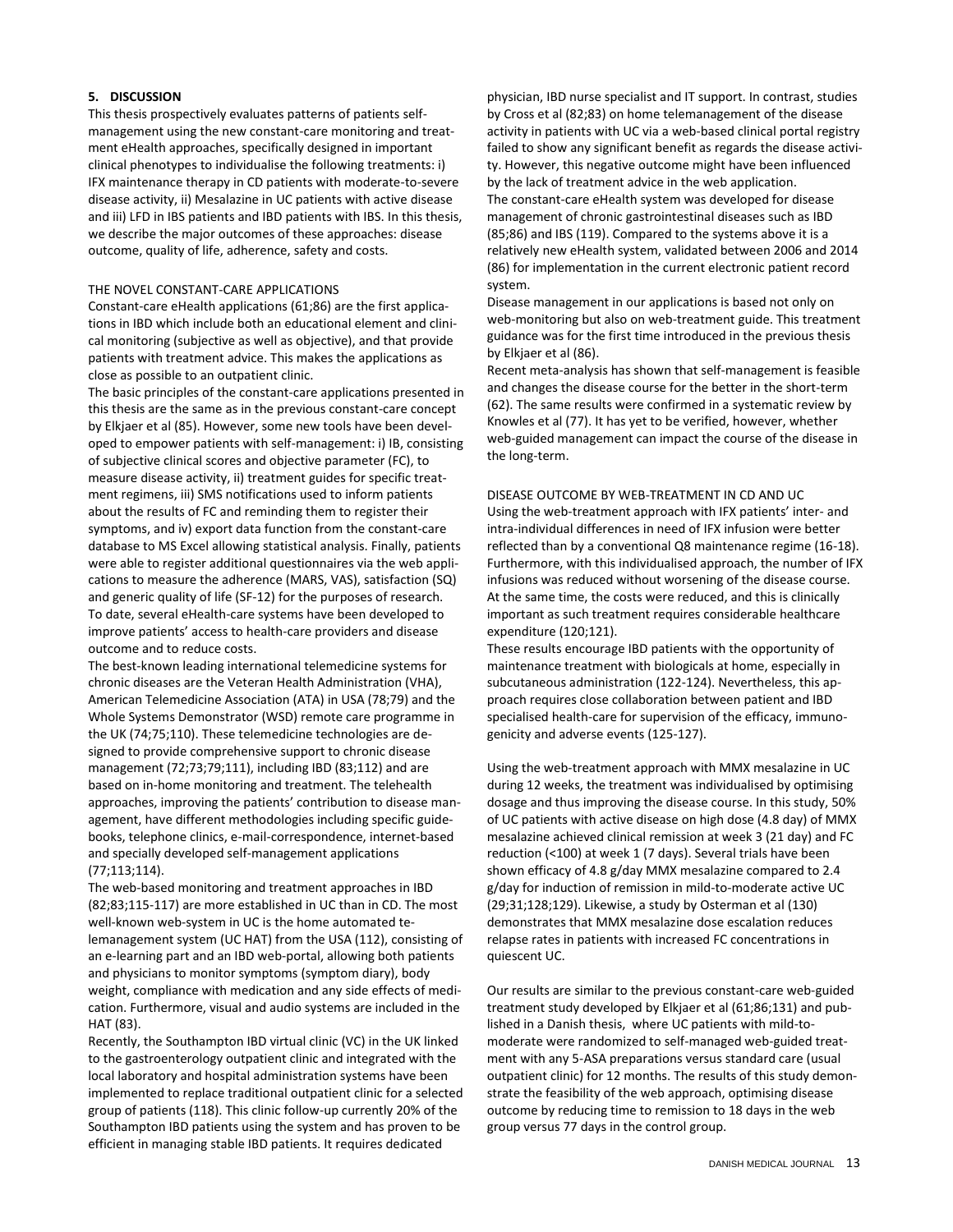Disease activity in this study was measured using clinical indices alone. In contrast, disease activity in our studies was measured by IB, which is a combination of clinical indices and FC, a validated non-invasive surrogate marker for endoscopic inflammation in IBD and a promising non-invasive tool for monitoring of the disease activity at home and as well in treatment with biologicals (90;98;130;132-134) as it is more sensitive surrogate marker for endoscopic disease activity and remission than clinical index (94- 96). Moreover it can detect the inflammation at early stages (135;136).

However, other inflammatory markers such as leucocyte and platelet count, albumin, and lactoferrin may be required in monitoring of IBD using eHealth approaches (91;137;138). New rapid home tests for calprotectin at home to be implemented in selfmanagement are developed by our group (131;139).

Patient education in self-management has a significant impact on disease outcome, as shown in a study by Robinson et al (64) in which, 15-30 minutes spent educating UC patients on how to selfmanage their treatment, contributed to therapy self-initiation in 96% of the relapses. All patients in our studies had individual or group education in self-management during 1.5 hour. Several previous studies on self-management in IBD (62;64;84;140) showed that web-application treatment empowers patients with increased education, knowledge, and adherence, optimising disease control and reducing health care costs.

## DISEASE OUTCOME BY WEB-MONITORING IN IBS

Self-management in IBS, until now, was available as Patient IBS Schools, self-help IBS guidebook and internet-based cognitive treatments (77;114;141;142). Our IBS constant-care approach was designed to monitor the IBS severity in patients with IBS and in IBD patients experiencing IBS-like symptoms. This approach is the first to use a web-based application to monitor IBS symptoms, IBS medication and quality of life. The application was designed for monitoring purposes only, without any treatment guides. The web-based symptom monitoring approach in our study served as a kind of diary (119) in which the IBS symptoms and IBS-QOL were registered by patients on a weekly basis. This approach, in itself, may have an impact on IBS symptoms independent of dietary intervention.

Furthermore, educational elements such as information about the disease, the e-learning part (disease-specific and applicationspecific) and video clips to improve disease-specific knowledge had an impact on IBS.

Previous research has confirmed the positive impact of any intervention in IBS patients on symptom reduction

(34;50;65;80;81;114;143-145). Likewise several self-management concepts developed in the IBS field have been demonstrated a psychological and therapeutic impact (37), considerably improving IBS symptoms and quality of life in a study by Hunt et al (146). However, in our study a LFD by itself was observed to significantly ameliorate IBS symptoms when compared to the control group, which also used the web-monitoring programme. This suggests that LFD may be efficacious in IBD patients suffering from IBS. Several previous studies have substantiated the efficacy of LFD in patients with IBS in Australia, New Zealand, the UK, as well as in Denmark (54;55;57-59;147-149). However, the effect of LFD on IBS-like symptoms in IBD patients has, to date, been studied in only one retrospective, non-controlled study by Gearry et al (60) in Australia. In this study, 72 IBD patients who received dietary advice at least 3 months beforehand underwent a telephone

questionnaire examination on IBS-like symptoms. The authors found significantly reduced abdominal pain, bloating and stool consistency (diarrhoea) in these patients on a LFD. Thus these applications have a positive impact not only on monitoring, but also on treatment effect and are cost-effective in patients with IBS (141).

## **Quality of life**

Quality of life among patients is one of the most important parameters for evaluating the overall quality of treatment care. Quality of life improved significantly in our patients using webtreatment and monitoring approaches, similarly to previous concept (85). These results are consistent with the results from other studies showing an improvement in quality of life using eHealth approaches (83;85;119;150). However, a recent study by Cartwright et al (151) revealed that telemedicine had no influence on quality of life and psychological outcomes in patients with diabetes, COPD, or heart failure.

Though a decrease in disease activity is a significant factor influencing quality of life, there are several other factors which play an important role. These include education and improved diseasespecific knowledge, easy access to care providers from home, and the possibility of early treatment in case of disease worsening (61;83).

#### **Adherence**

Adherence to the web-treatment and monitoring approaches was high in our studies, as in the previous study, and contributed considerably to optimising the course of the disease (85). The likely reason for good adherence in our studies was patient education prior to the studies and easy access to care providers via these web applications (79;116). Furthermore, low pill burden (preferably once daily) and avoidance of multiple therapies in our UC study with MMX mesalazine treatment was other factor influencing the adherence (152-154).

Our results are consistent with the study by Elkjaer et al (61) demonstrating that adherence to 4-week acute treatment with 5- ASA preparations increased with 31% in web patients as compared to the control group. Low-rates of non-adherence (5-30%) have been shown in clinical trials due to intensive supervision of patients by study nurse and doctors (24), while high rates of nonadherence is present in clinical practice to long-term medications (25). Non-adherence to therapies has been shown to have a negative impact on disease outcome, increasing the risk of relapse in UC more than five-fold in patients not taking 5-ASA treatment (23).

Adherence to the LFD in IBD patients was high and the good results seen here were influenced by close collaboration with nutritionists. In primary care, physician-patient concordance was shown to significantly improve compliance (155). Treatment reminders and SMS notifications integrated in our program guides also contribute to the treatment adherence in addition to the e-Learning program.

#### **Satisfaction and safety**

Overall, patients in our studies were satisfied with the web-based approaches. Prior eHealth studies showed similar results (61;112;117). However, a study by Young et al (156) suggested that patients were dissatisfied with the eHealth approach due to difficulty accessing the care coordinator and their subsequent slow response; this was in contrast to our studies.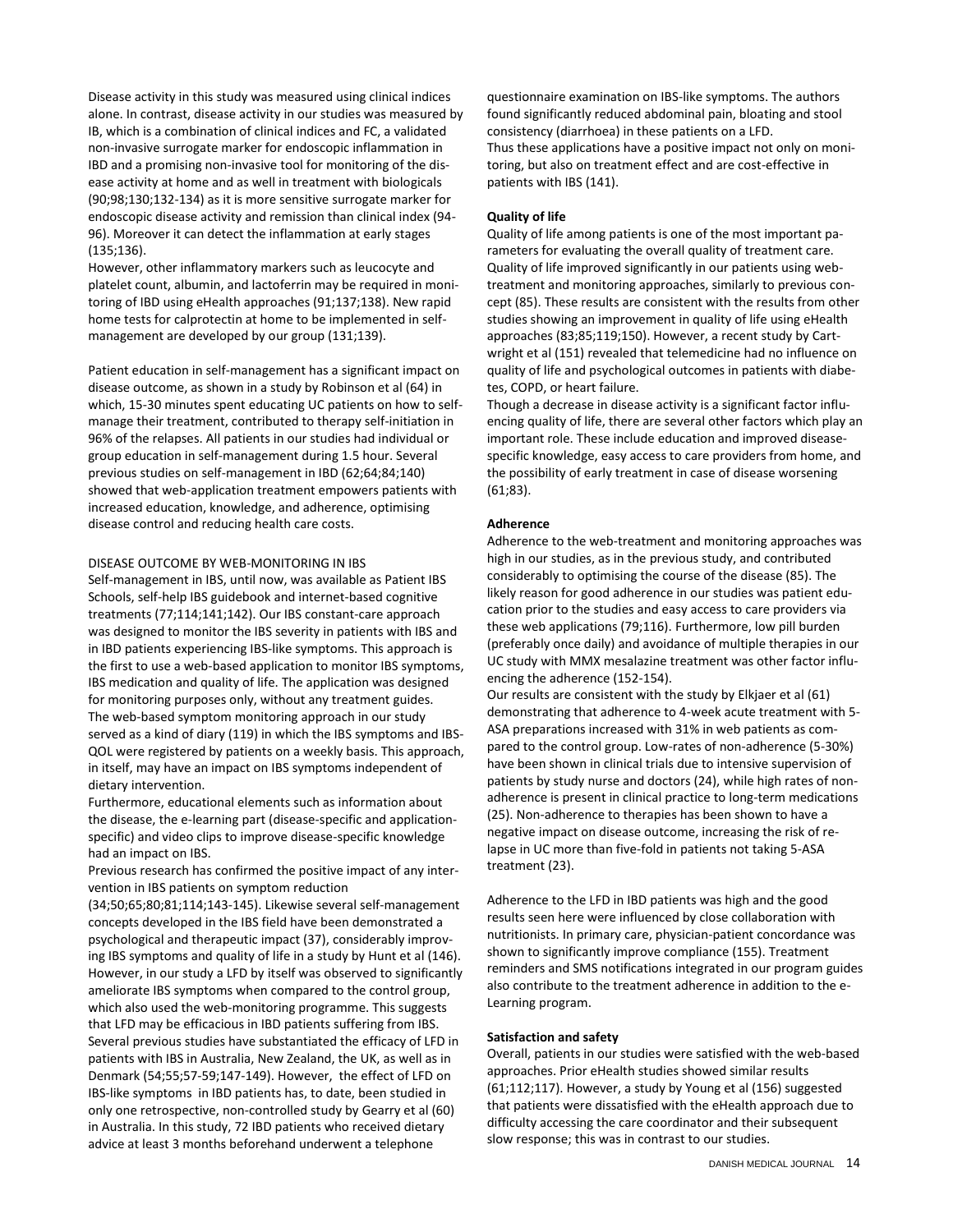The new constant-care approaches have been deemed safe as no signs of increased occurrence of AEs were observed with regards to web-treatment. In our CD study the number of hospitalisations and surgery were similar to standard-care. Likewise, in the UC study no increased rates of hospitalisations and/or surgery during study period was observed.

The programs were secure in respect of patient privacy and data protection. Each user had administered a secure username and password for accessing the program. The patient had access to the registration, results, treatment guide and educational parts of the application, as well as to a contact person. The health-care provider had access to the results, missing registrations, treatment status and to contact patients to adjust the treatment and to monitor complications.

## **Costs**

The novel constant-care approaches presented here, as with other studies, were shown to be cost-effective when compared to standard care costs (64;73;85;116;140;141;157). Moreover, the costs of these approaches were influenced by careful monitoring of disease activity based on weekly FC analysis and symptom registration and required involvement of care providers due to the nature of the research. Thus, web-monitoring in daily clinical practice would be less frequent and the costs would accordingly be reduced.

Similarly, in heart failure (76;158) and in the other chronic conditions, evaluation of home telehealth showed reduced hospitalisations and increased cost-effectiveness (159).

In contrast, the costs of some telehealth rehabilitation approaches in older patients have been either similar to standard care (159) or higher than in standard care (110). A recent systematic review of eight studies by Kumar et al (160) reports that the costs of telemedicine applications are substantial and must be carefully considered when initiating, evaluating and implementing such applications.

Finally, telemedicine communication solutions can help chronic patients with reducing those costs not only directly associated with their medical care, but also with indirect costs incurred from transport, loss of working hours etc., which may contribute to both private and public savings (161). Hence, these savings could be applied to patients with severe disease, requiring hospitalisation and surgery.

# STRENGTH AND LIMITATIONS OF THE NOVEL CONSTANT-CARE APPLICATIONS

The strengths of the novel constant-care applications are that these were tailor-made solutions and were shown to be feasible and effective not only for IBD patients in remission or with mildto-moderate disease activity, but also for patients with moderateto-severe CD and treatment with biologicals, as well as for relapsed UC patients on MMX mesalazine. Furthermore, the implementation of the IBS web-monitoring application is the first eHealth web-based approach of its kind. For the first time, IB for home monitoring of disease activity was introduced in our webapplications and might be a pragmatic tool in other telemedicine concepts generally.

The main limitation of the new constant-care web-based approaches is the lack of a randomised controlled design with a prospective standard-care control group and lack of blinding of the treatment. However, this comparison was provided by Elkjaer et al (85). Blinding the web-intervention would not be possible, as patients need to be informed about treatment conditions. A further limitation is the use of telemedicine in severely ill patients requiring rapid face-to-face consultation, acute hospitalisation and rescue therapy. Our programs are instead best used in CD and IFX treatment and in UC with mesalazine, as the programs guide the patient to increase the dose and contact their doctor immediately in a case of severe relapse or alarm symptoms.

The challenges of telemedicine consultations derive from the communications being based on electronic registrations, writing digital communication and telephone/video communication between patients and health-care providers. In this kind of communication the physician may lack the history of the disease, physical examination and investigation needed for diagnosis (162). Moreover, telecommunication depends on accessibility to the care coordinator, of technical equipment functionality and patient willingness to self-manage (156). In a RCT trial a selfreport questionnaire about physician-patient communication revealed that patient communication during telemedicine was not inferior to physician communication (163). In our studies, patients had direct contact with a physician and IBD nurse via an email generated from constant-care and through telephone contact. There were no registered difficulties with the use of the web-approaches or telecommunication equipment.

The limitations of the present studies are the sample size in both CD and UC studies, (study I, II) both of which are small and include no group comparison for the main clinical outcome measures. In the IBD and IBS studies (study III, IV) and treatment with LFD, one of the major limitations is the lack of a blinded diet. To blind the diet in such studies is difficult but possible, as in the study by Halmos et al (59). However, this design requires special kitchen facilities for delivery of blinded food and is very expensive to carry out.

Furthermore, our studies are of short-term and the patients were quite heterogeneous regarding diagnosis and disease activity upon entry into the study (study IV). Endoscopic control of the patients participating in these trials should have been performed at the beginning and at the end of these studies to control for the effectiveness of the treatment

# **6. CONCLUSIONS AND PERSPECTIVES**

In this thesis, we have further substantiated the value of the constant-care web-monitoring and treatment concept as a powerful tool in optimising the treatment and the disease course in CD patients on IFX, in UC patients on mesalazine, and in the monitoring of IBS.

These eHealth strategies represent a novel approach in patient self-management of disease monitoring and treatment decisions. Self-management strategies provide the patient with opportunities to easy and quick access to medical care, provide more individualised treatment and represent a unique opportunity for a select group of patients with IBD that require life-long follow-up and treatment. By integrating self-monitoring and/or selftreatment in IBD care, it is anticipated that the length and burden of inflammation, as well as the time to remission, can be improved. New technologies and digital solutions continue to impact on IBD healthcare, with telemedicine being increasingly used for follow-up and treatment especially young, busy or rural IBD and IBS patients with limited time or reduced access to standard care providers.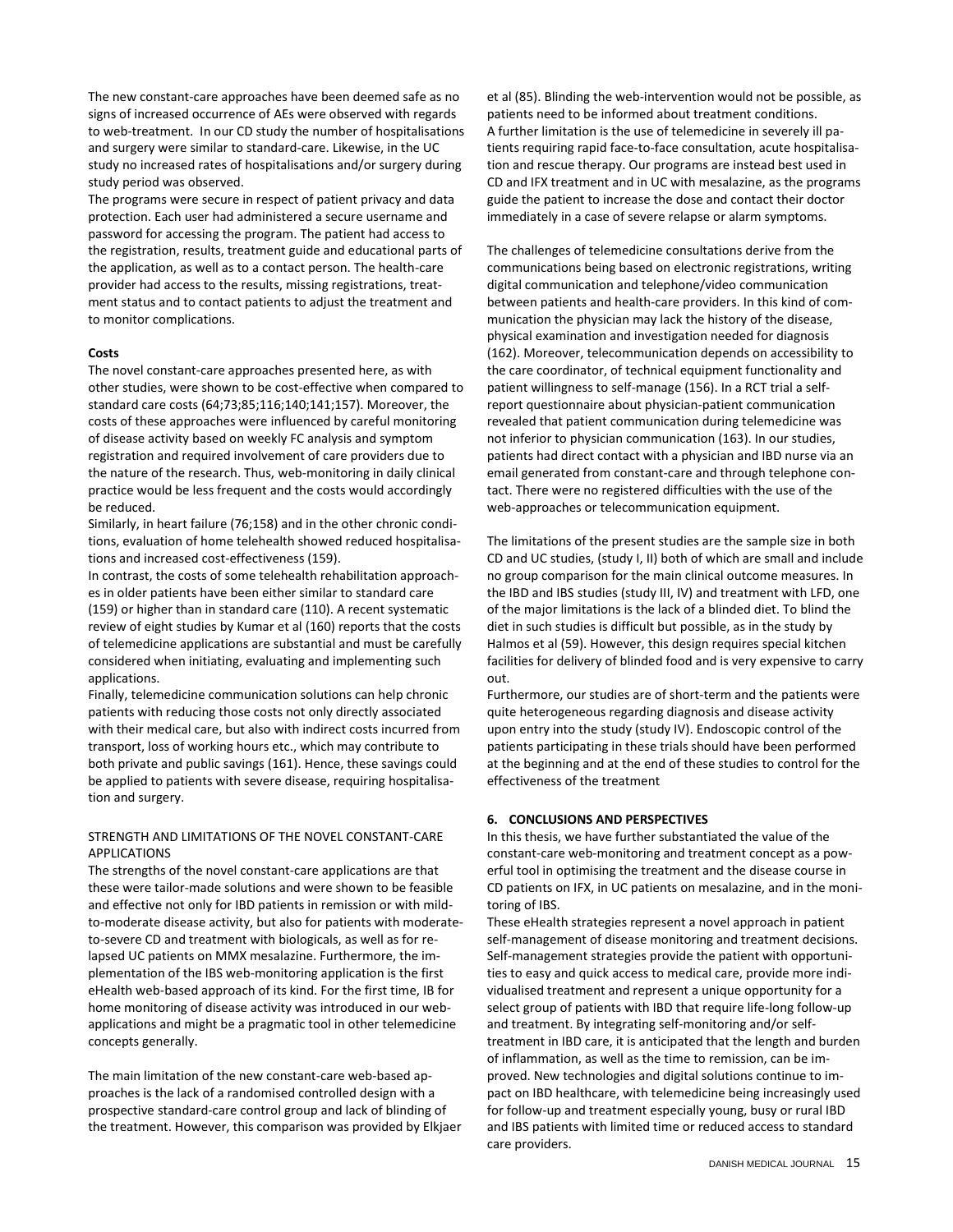Web-based approaches are relatively new in this field and offer a promising, cost-reducing tool for of follow-up and treatment as an alternative to traditional outpatient settings. Based on the evidence to date, eHealth technology is a tool that could potentially also enhance long-term prognosis of gastrointestinal diseases. However, the long-term influence of eHealth on mortality, cancer and surgery rates has yet to be documented. In Denmark, there are not currently any active telemedicine solutions in use. Hopefully, concepts such as constant-care are to be implemented in the coming years in the Danish health system. Recently, a large trial using the eHealth clinically integrated home monitoring platform (KIH) among patients with diabetes, COPD and IBD, as well as pregnant women, was carried out and is in the evaluation stage, with plans to implement the system in daily clinical care during 2015. The constant-care system is a core aspect of the IBD part of this platform (www.egastro.constantcare.dk) and is also planned to be implemented in Sealand and the Capital Region of Denmark during 2015-2016. Along with this, the constant-care concept is under continuous development. Currently, two new constant-care web applications focusing on specific patient groups are in development: www.grav.constantcare.dk for the web monitoring of the disease course of IBD patients who are pregnant and www.young.constant-care.dk for the web monitoring and treatment of children and adolescents with IBD. Furthermore, new clinical tools such as a home faecal calprotectin test (CalproSmart) and blood test (AnemiaSmart) are in development to be used by patients at home; these will enable patients to receive immediate results, as opposed to the delay (approx.14 days) associated with traditional laboratory testing using the ELISA method. Overall, the present thesis is to be seen as a step on this path towards implementation of eHealth care in patients with gastrointestinal diseases in Denmark.

# **7. SUMMARY**

**Background**: Inflammatory bowel disease (IBD) and irritable bowel syndrome (IBS) are chronic gastrointestinal disorders of unknown etiology of increasing incidence and changing disease activity or severity. Approximately 60-80% of IBD patients suffer from IBS. Monitoring and treatment goals of IBD are to optimise the disease course by prolonging remission periods and preventing or shortening periods of active disease. Constant-care webmonitoring and treatment approaches with active patient involvement have been proven effective in UC, increasing patients' adherence and improving the disease outcomes.

**Aim**: To assess the feasibility and efficacy of the novel constantcare eHealth applications in i) CD patients treated with infliximab (IFX), ii) UC patients with active disease on mesalazine, iii) IBS patients and iv) IBD patients with IBS on a low FODMAP diet (LFD).

**Methods**: New constant-care web applications www.cd.constantcare.dk, www.meza.constant-care.dk and www.ibs.constantcare.dk in IBD patients were developed and assessed in this thesis. An integrated inflammatory burden measure of disease activity, consisting of a subjective (clinical indices) and of an objective (faecal calprotectin) part and a treatment guide to drug doses and intervals, was incorporated into the web applications and used by patients.

**Results**: Web-guided IFX treatment in CD demonstrated patients' inter- and intra-individual variability in infusion intervals and provided patients with individualised treatment according to their needs. Web-guided treatment with multimatrix mesalazine was efficacious in a majority of UC patients with mild-to-moderate disease activity. Web-guided IBS-monitoring in IBD and in IBS patients on LFD was shown to be a feasible method that actively involved patients in their disease management and had a positive short-term impact on the disease. Moreover, the new constantcare concepts were demonstrated to be safe and to have a positive impact on quality of life and adherence to treatment and helped to reduce the costs.

**Conclusions**: The novel constant-care web applications have proven feasible in improving the disease outcomes in CD patients on IFX, in UC patients on mesalazine, and in monitoring IBS. These applications are expected to be implemented in the clinical practice of gastroenterology in Denmark in the coming years. Future studies will help to assess whether the natural disease course can be improved in the long-term.

## **REFERENCES**

- 1. Podolsky DK. Inflammatory bowel disease. N Engl J Med. 2002;347:417-429.
- 2. Burisch J, Munkholm P. Inflammatory bowel disease epidemiology. Curr Opin Gastroenterol. 2013;29:357-362.
- 3. Burisch J, Jess T, Martinato M, et al. The burden of inflammatory bowel disease in Europe. J Crohns Colitis. 2013;7:322- 337.
- 4. Burisch J, Pedersen N, Cukovic-Cavka S, et al. East-West gradient in the incidence of inflammatory bowel disease in Europe: the ECCO-EpiCom inception cohort. Gut. 2014;63:588-597.
- 5. Loftus EV, Jr., Sandborn WJ. Epidemiology of inflammatory bowel disease. Gastroenterol Clin North Am. 2002;31:1-20.
- 6. Vind I, Riis L, Jess T, et al. Increasing incidences of inflammatory bowel disease and decreasing surgery rates in Copenhagen City and County, 2003-2005: a population-based study from the Danish Crohn colitis database. Am J Gastroenterol. 2006;101:1274-1282.
- 7. Sartor RB. Microbial influences in inflammatory bowel diseases. Gastroenterology. 2008;134:577-594.
- 8. Munkholm P, Langholz E, Davidsen M, et al. Disease activity courses in a regional cohort of Crohn's disease patients. Scand J Gastroenterol. 1995;30:699-706.
- 9. Langholz E. Ulcerative colitis. An epidemiological study based on a regional inception cohort, with special reference to disease course and prognosis. Dan Med Bull. 1999;46:400-415.
- 10. Munkholm P. Crohn's disease--occurrence, course and prognosis. An epidemiologic cohort-study. Dan Med Bull. 1997;44:287-302.
- 11. Burisch J. Crohn's disease and ulcerative colitis. Occurrence, course and prognosis during the first year of disease in a European population-based inception cohort. Dan Med J. 2014;61:B4778.
- 12. Burisch J, Pedersen N, Cukovic-Cavka S, et al. Initial disease course and treatment in an inflammatory bowel disease inception cohort in Europe: the ECCO-EpiCom cohort. Inflamm Bowel Dis. 2014;20:36-46.
- 13. Solberg IC, Vatn MH, Hoie O, et al. Clinical course in Crohn's disease: results of a Norwegian population-based ten-year follow-up study. Clin Gastroenterol Hepatol. 2007;5:1430- 1438.
- 14. Solberg IC, Lygren I, Jahnsen J, et al. Clinical course during the first 10 years of ulcerative colitis: results from a popula-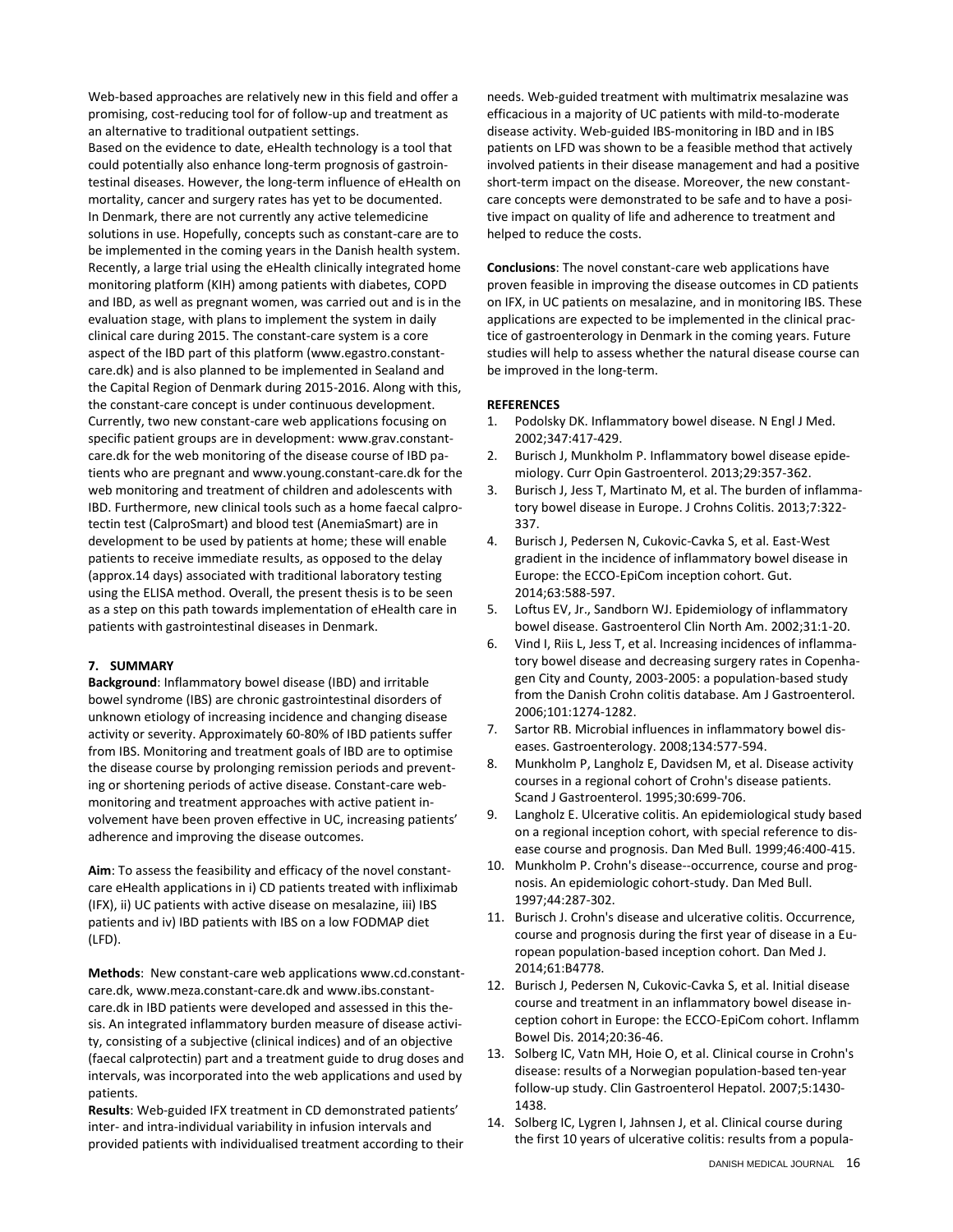tion-based inception cohort (IBSEN Study). Scand J Gastroenterol. 2009;44:431-440.

- 15. Hanauer SB, Feagan BG, Lichtenstein GR, et al. Maintenance infliximab for Crohn's disease: the ACCENT I randomised trial. Lancet. 2002;359:1541-1549.
- 16. Rutgeerts P, Sandborn WJ, Feagan BG, et al. Infliximab for induction and maintenance therapy for ulcerative colitis. N Engl J Med. 2005;353:2462-2476.
- 17. Rutgeerts P, Feagan BG, Lichtenstein GR, et al. Comparison of scheduled and episodic treatment strategies of infliximab in Crohn's disease. Gastroenterology. 2004;126:402-413.
- 18. Rutgeerts P, Diamond RH, Bala M, et al. Scheduled maintenance treatment with infliximab is superior to episodic treatment for the healing of mucosal ulceration associated with Crohn's disease. Gastrointest Endosc. 2006;63:433-442.
- 19. Ford AC, Achkar JP, Khan KJ, et al. Efficacy of 5 aminosalicylates in ulcerative colitis: systematic review and meta-analysis. Am J Gastroenterol. 2011;106:601-616.
- 20. Munkholm P, Michetti P, Probert CS, et al. Best practice in the management of mild-to-moderately active ulcerative colitis and achieving maintenance of remission using mesalazine. Eur J Gastroenterol Hepatol. 2010;22:912-916.
- 21. Marshall JK, Thabane M, Steinhart AH, et al. Rectal 5 aminosalicylic acid for induction of remission in ulcerative colitis. Cochrane Database Syst Rev. 2010;CD004115.
- 22. Marteau P, Probert CS, Lindgren S, et al. Combined oral and enema treatment with Pentasa (mesalazine) is superior to oral therapy alone in patients with extensive mild/moderate active ulcerative colitis: a randomised, double blind, placebo controlled study. Gut. 2005;54:960-965.
- 23. Kane S. Medication adherence and the physician-patient relationship. Am J Gastroenterol. 2002;97:1853.
- 24. Kane SV, Cohen RD, Aikens JE, et al. Prevalence of nonadherence with maintenance mesalamine in quiescent ulcerative colitis. Am J Gastroenterol. 2001;96:2929-2933.
- 25. Kane SV. Systematic review: adherence issues in the treatment of ulcerative colitis. Aliment Pharmacol Ther. 2006;23:577-585.
- 26. Kane SV, Sumner M, Solomon D, et al. Twelve-month persistency with oral 5-aminosalicylic acid therapy for ulcerative colitis: results from a large pharmacy prescriptions database. Dig Dis Sci. 2011;56:3463-3470.
- 27. Kamm MA, Sandborn WJ, Gassull M, et al. Once-daily, highconcentration MMX mesalamine in active ulcerative colitis. Gastroenterology. 2007;132:66-75.
- 28. Kamm MA, Lichtenstein GR, Sandborn WJ, et al. Randomised trial of once- or twice-daily MMX mesalazine for maintenance of remission in ulcerative colitis. Gut. 2008;57:893- 902.
- 29. Kamm MA, Lichtenstein GR, Sandborn WJ, et al. Effect of extended MMX mesalamine therapy for acute, mild-tomoderate ulcerative colitis. Inflamm Bowel Dis. 2009;15:1-8.
- 30. Lichtenstein GR, Kamm MA, Boddu P, et al. Effect of once- or twice-daily MMX mesalamine (SPD476) for the induction of remission of mild to moderately active ulcerative colitis. Clin Gastroenterol Hepatol. 2007;5:95-102.
- 31. Lichtenstein GR, Kamm MA, Sandborn WJ, et al. MMX mesalazine for the induction of remission of mild-tomoderately active ulcerative colitis: efficacy and tolerability in specific patient subpopulations. Aliment Pharmacol Ther. 2008;27:1094-1102.
- 32. Lichtenstein GR, Ramsey D, Rubin DT. Randomised clinical trial: delayed-release oral mesalazine 4.8 g/day vs. 2.4 g/day in endoscopic mucosal healing--ASCEND I and II combined analysis. Aliment Pharmacol Ther. 2011;33:672-678.
- 33. Bengtson MB, Ronning T, Vatn MH, et al. Irritable bowel syndrome in twins: genes and environment. Gut. 2006;55:1754-1759.
- 34. Brandt LJ, Chey WD, Foxx-Orenstein AE, et al. An evidencebased position statement on the management of irritable bowel syndrome. Am J Gastroenterol. 2009;104 Suppl 1:S1- 35.
- 35. Ford AC, Talley NJ. Irritable bowel syndrome. BMJ. 2012;345:e5836.
- 36. Ford AC, Moayyedi P, Lacy BE, et al. American College of Gastroenterology monograph on the management of irritable bowel syndrome and chronic idiopathic constipation. Am J Gastroenterol. 2014;109 Suppl 1:S2-26.
- 37. Lee V, Guthrie E, Robinson A, et al. Functional bowel disorders in primary care: factors associated with health-related quality of life and doctor consultation. J Psychosom Res. 2008;64:129-138.
- 38. Longstreth GF, Thompson WG, Chey WD, et al. Functional bowel disorders. Gastroenterology. 2006;130:1480-1491.
- 39. Lovell RM, Ford AC. Effect of gender on prevalence of irritable bowel syndrome in the community: systematic review and meta-analysis. Am J Gastroenterol. 2012;107:991-1000.
- 40. Moayyedi P, Ford AC, Quigley EM, et al. The American College of Gastroenterology irritable bowel syndrome monograph: translating systematic review data to clinical practice. Gastroenterology. 2010;138:789-791.
- 41. Muller-Lissner SA, Bollani S, Brummer RJ, et al. Epidemiological aspects of irritable bowel syndrome in Europe and North America. Digestion. 2001;64:200-204.
- 42. Halpin SJ, Ford AC. Prevalence of symptoms meeting criteria for irritable bowel syndrome in inflammatory bowel disease: systematic review and meta-analysis. Am J Gastroenterol. 2012;107:1474-1482.
- 43. Simren M, Axelsson J, Gillberg R, et al. Quality of life in inflammatory bowel disease in remission: the impact of IBSlike symptoms and associated psychological factors. Am J Gastroenterol. 2002;97:389-396.
- 44. Gracie DJ, Ford AC. Functional bowel symptoms in quiescent inflammatory bowel disease: more than just irritable bowel syndrome? Gastroenterology. 2014;147:1176-1177.
- 45. Gracie DJ, Ford AC. IBS-like symptoms in patients with ulcerative colitis. Clin Exp Gastroenterol. 2015;8:101-109.
- 46. Jonefjall B, Strid H, Ohman L, et al. Characterization of IBSlike symptoms in patients with ulcerative colitis in clinical remission. Neurogastroenterol Motil. 2013;25:756-e578.
- 47. Keohane J, O'Mahony C, O'Mahony L, et al. Irritable bowel syndrome-type symptoms in patients with inflammatory bowel disease: a real association or reflection of occult inflammation? Am J Gastroenterol. 2010;105:1788, 1789-1788, 1794.
- 48. Berrill JW, Green JT, Hood K, et al. Symptoms of irritable bowel syndrome in patients with inflammatory bowel disease: examining the role of sub-clinical inflammation and the impact on clinical assessment of disease activity. Aliment Pharmacol Ther. 2013;38:44-51.
- 49. Fukuba N, Ishihara S, Tada Y, et al. Prevalence of irritable bowel syndrome-like symptoms in ulcerative colitis patients with clinical and endoscopic evidence of remission: prospec-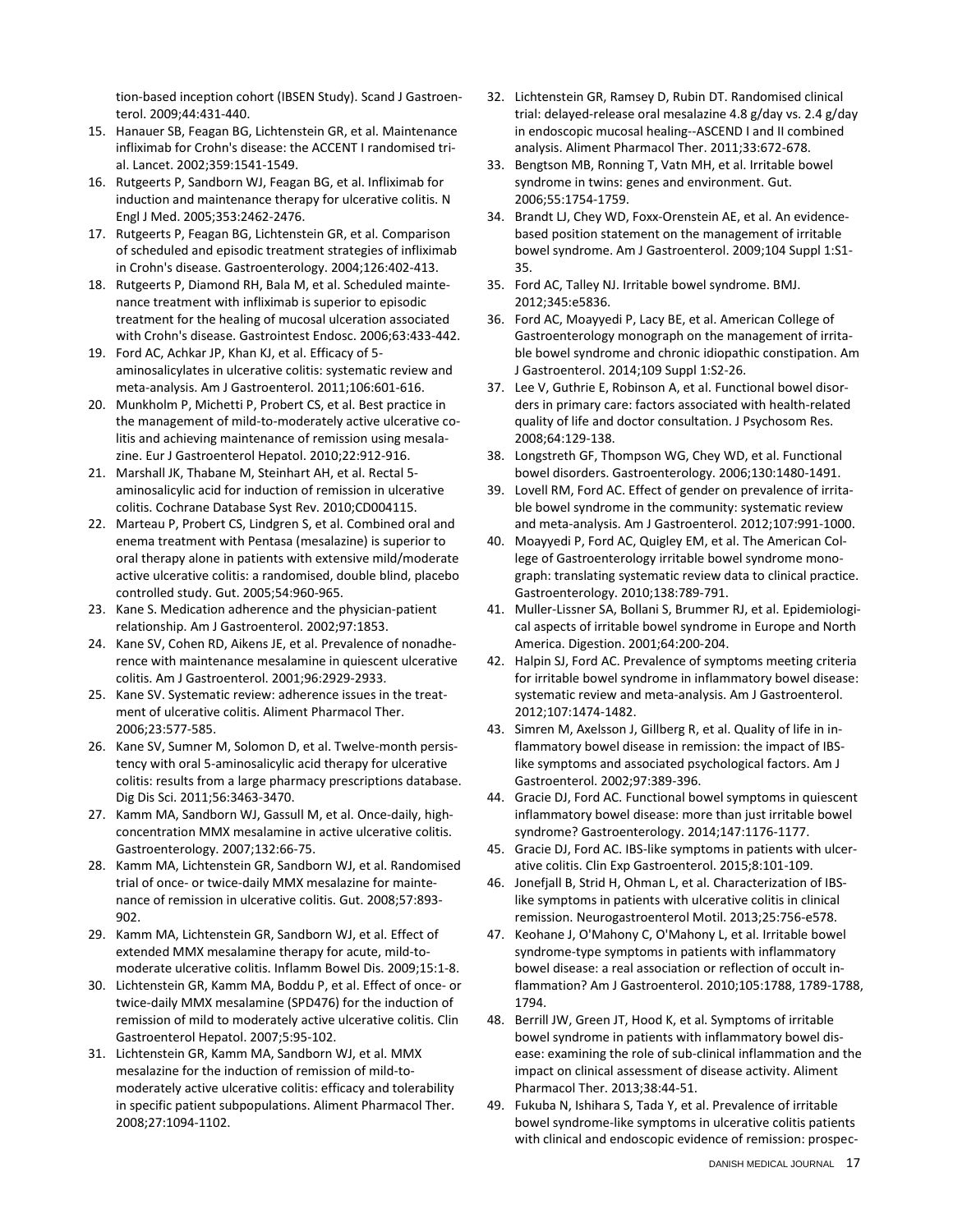tive multicenter study. Scand J Gastroenterol. 2014;49:674- 680.

- 50. Ford AC, Talley NJ. IBS in 2010: advances in pathophysiology, diagnosis and treatment. Nat Rev Gastroenterol Hepatol. 2011;8:76-78.
- 51. Travis SP, Spiller RC, Holzer P, et al. IBD and IBS: novel mechanisms and future practice. Preface. Dig Dis. 2009;27 Suppl 1:1-2.
- 52. Moayyedi P, Quigley EM, Lacy BE, et al. The Effect of Fiber Supplementation on Irritable Bowel Syndrome: A Systematic Review and Meta-analysis. Am J Gastroenterol. 2014;109:1367-1374.
- 53. Ong DK, Mitchell SB, Barrett JS, et al. Manipulation of dietary short chain carbohydrates alters the pattern of gas production and genesis of symptoms in irritable bowel syndrome. J Gastroenterol Hepatol. 2010;25:1366-1373.
- 54. Gibson PR, Shepherd SJ. Personal view: food for thought- western lifestyle and susceptibility to Crohn's disease. The FODMAP hypothesis. Aliment Pharmacol Ther. 2005;21:1399-1409.
- 55. Gibson PR, Shepherd SJ. Evidence-based dietary management of functional gastrointestinal symptoms: The FODMAP approach. J Gastroenterol Hepatol. 2010;25:252-258.
- 56. Barrett JS, Gibson PR. Fermentable oligosaccharides, disaccharides, monosaccharides and polyols (FODMAPs) and nonallergic food intolerance: FODMAPs or food chemicals? Therap Adv Gastroenterol. 2012;5:261-268.
- 57. Eswaran S, Goel A, Chey WD. What role does wheat play in the symptoms of irritable bowel syndrome? Gastroenterol Hepatol (N Y ). 2013;9:85-91.
- 58. Shepherd SJ, Parker FC, Muir JG, et al. Dietary triggers of abdominal symptoms in patients with irritable bowel syndrome: randomized placebo-controlled evidence. Clin Gastroenterol Hepatol. 2008;6:765-771.
- 59. Halmos EP, Power VA, Shepherd SJ, et al. A Diet Low in FODMAPs Reduces Symptoms of Irritable Bowel Syndrome. Gastroenterology. 2014;146:67-75.
- 60. Gearry RB, Irving PM, Barrett JS, et al. Reduction of dietary poorly absorbed short-chain carbohydrates (FODMAPs) improves abdominal symptoms in patients with inflammatory bowel disease-a pilot study. J Crohns Colitis. 2009;3:8-14.
- 61. Elkjaer M, Shuhaibar M, Burisch J, et al. E-health empowers patients with ulcerative colitis: a randomised controlled trial of the web-guided 'Constant-care' approach. Gut. 2010;59:1652-1661.
- 62. Huang VW, Reich KM, Fedorak RN. Distance management of inflammatory bowel disease: systematic review and metaanalysis. World J Gastroenterol. 2014;20:829-842.
- 63. Pedersen N, Duricova D, Lenicek M, et al. Infliximab dependency is related to decreased surgical rates in adult Crohn's disease patients. Eur J Gastroenterol Hepatol. 2010;22:1196- 1203.
- 64. Robinson A, Thompson DG, Wilkin D, et al. Guided selfmanagement and patient-directed follow-up of ulcerative colitis: a randomised trial. Lancet. 2001;358:976-981.
- 65. Robinson A, Lee V, Kennedy A, et al. A randomised controlled trial of self-help interventions in patients with a primary care diagnosis of irritable bowel syndrome. Gut. 2006;55:643- 648.
- 66. Evangelista LS, Stromberg A, Westlake C, et al. Developing a Web-based education and counseling program for heart failure patients. Prog Cardiovasc Nurs. 2006;21:196-201.
- 67. Farmer A, Toms C, Hardinge M, et al. Self-management support using an Internet-linked tablet computer (the EDGE platform)-based intervention in chronic obstructive pulmonary disease: protocol for the EDGE-COPD randomised controlled trial. BMJ Open. 2014;4:e004437.
- 68. Kerr C, Murray E, Noble L, et al. The potential of Web-based interventions for heart disease self-management: a mixed methods investigation. J Med Internet Res. 2010;12:e56.
- 69. McClure LA, Harrington KF, Graham H, et al. Internet-based monitoring of asthma symptoms, peak flow meter readings, and absence data in a school-based clinical trial. Clin Trials. 2008;5:31-37.
- 70. Pal K, Eastwood SV, Michie S, et al. Computer-based diabetes self-management interventions for adults with type 2 diabetes mellitus. Cochrane Database Syst Rev. 2013;3:CD008776.
- 71. Ramadas A, Quek KF, Chan CK, et al. Web-based interventions for the management of type 2 diabetes mellitus: a systematic review of recent evidence. Int J Med Inform. 2011;80:389-405.
- 72. Aikens JE, Zivin K, Trivedi R, et al. Diabetes self-management support using mHealth and enhanced informal caregiving. J Diabetes Complications. 2014;28:171-176.
- 73. Alrajab S, Smith TR, Owens M, et al. A home telemonitoring program reduced exacerbation and healthcare utilization rates in COPD patients with frequent exacerbations. Telemed J E Health. 2012;18:772-776.
- 74. Steventon A, Bardsley M, Doll H, et al. Effect of telehealth on glycaemic control: analysis of patients with type 2 diabetes in the Whole Systems Demonstrator cluster randomised trial. BMC Health Serv Res. 2014;14:334.
- 75. Steventon A, Bardsley M, Mays N. Effect of a telephonic alert system (Healthy outlook) for patients with chronic obstructive pulmonary disease: a cohort study with matched controls. J Public Health (Oxf). 2014.
- 76. Wakefield BJ, Ward MM, Holman JE, et al. Evaluation of home telehealth following hospitalization for heart failure: a randomized trial. Telemed J E Health. 2008;14:753-761.
- 77. Knowles SR, Mikocka-Walus A. Utilization and efficacy of internet-based eHealth technology in gastroenterology: a systematic review. Scand J Gastroenterol. 2014;49:387-408.
- 78. Darkins A, Ryan P, Kobb R, et al. Care Coordination/Home Telehealth: the systematic implementation of health informatics, home telehealth, and disease management to support the care of veteran patients with chronic conditions. Telemed J E Health. 2008;14:1118-1126.
- 79. Hill RD, Luptak MK, Rupper RW, et al. Review of Veterans Health Administration telemedicine interventions. Am J Manag Care. 2010;16:e302-e310.
- 80. Miller V, Whorwell PJ. Hypnotherapy for functional gastrointestinal disorders: a review. Int J Clin Exp Hypn. 2009;57:279- 292.
- 81. O'Sullivan MA, Mahmud N, Kelleher DP, et al. Patient knowledge and educational needs in irritable bowel syndrome. Eur J Gastroenterol Hepatol. 2000;12:39-43.
- 82. Cross RK, Finkelstein J. Feasibility and acceptance of a home telemanagement system in patients with inflammatory bowel disease: a 6-month pilot study. Dig Dis Sci. 2007;52:357- 364.
- 83. Cross RK, Cheevers N, Rustgi A, et al. Randomized, controlled trial of home telemanagement in patients with ulcerative colitis (UC HAT). Inflamm Bowel Dis. 2012;18:1018-1025.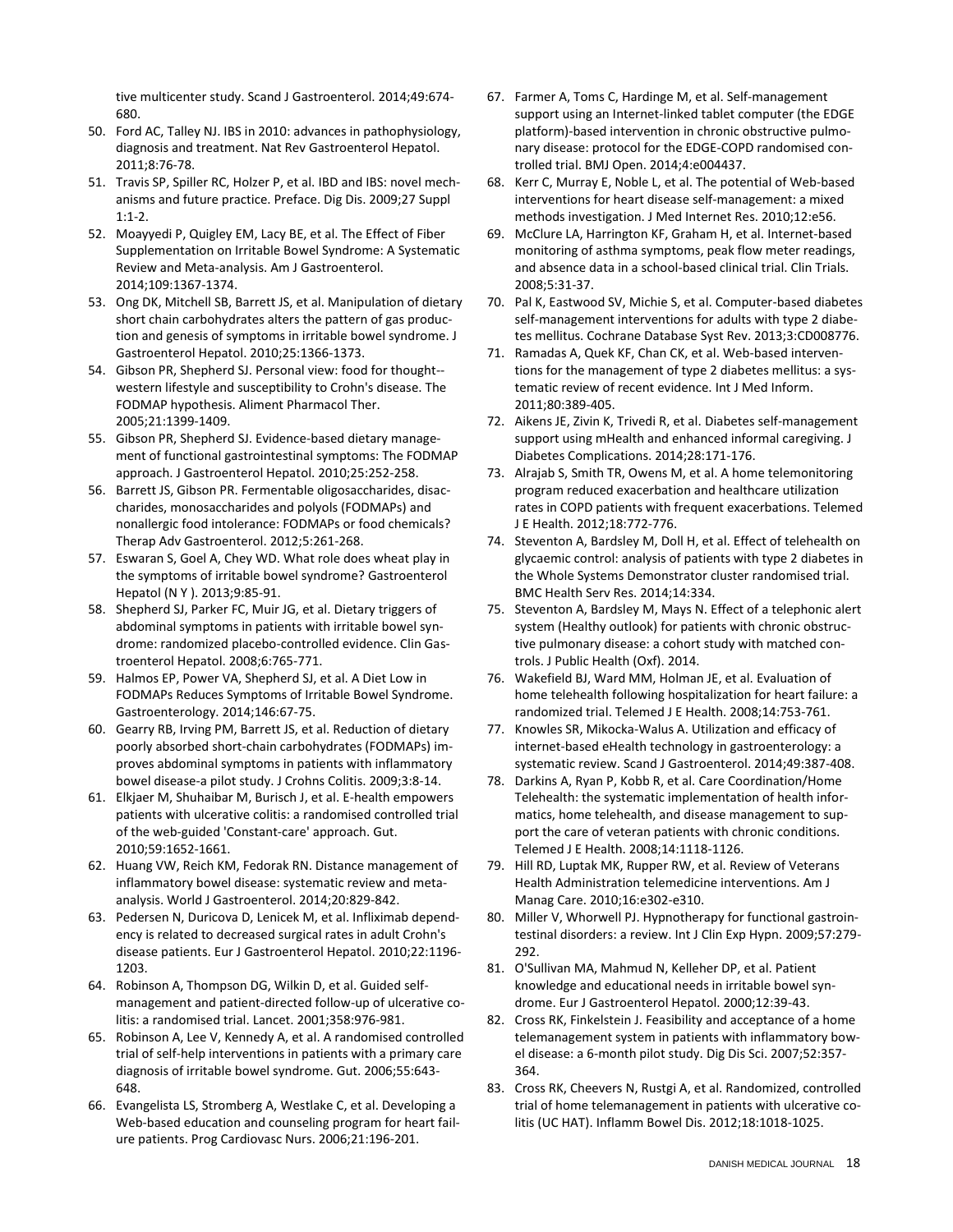- 84. Kennedy AP, Nelson E, Reeves D, et al. A randomised controlled trial to assess the effectiveness and cost of a patient orientated self management approach to chronic inflammatory bowel disease. Gut. 2004;53:1639-1645.
- 85. Elkjaer M. E-health: Web-guided therapy and disease selfmanagement in ulcerative colitis. Impact on disease outcome, quality of life and compliance. Dan Med J. 2012;59:B4478.
- 86. Elkjaer M, Burisch J, Avnstrom S, et al. Development of a Web-based concept for patients with ulcerative colitis and 5 aminosalicylic acid treatment. Eur J Gastroenterol Hepatol. 2010;22:695-704.
- 87. Best WR. Predicting the Crohn's disease activity index from the Harvey-Bradshaw Index. Inflamm Bowel Dis. 2006;12:304-310.
- 88. Jowett SL, Seal CJ, Phillips E, et al. Defining relapse of ulcerative colitis using a symptom-based activity index. Scand J Gastroenterol. 2003;38:164-171.
- 89. Lin JF, Chen JM, Zuo JH, et al. Meta-analysis: fecal calprotectin for assessment of inflammatory bowel disease activity. Inflamm Bowel Dis. 2014;20:1407-1415.
- 90. Smith LA, Gaya DR. Utility of faecal calprotectin analysis in adult inflammatory bowel disease. World J Gastroenterol. 2012;18:6782-6789.
- 91. Vermeire S, Assche GV, Rutgeerts P. Role of biomarkers in the diagnosis of inflammatory bowel disease. Expert Opin Med Diagn. 2007;1:481-488.
- 92. Guardiola J, Lobaton T, Rodriguez-Alonso L, et al. Fecal level of calprotectin identifies histologic inflammation in patients with ulcerative colitis in clinical and endoscopic remission. Clin Gastroenterol Hepatol. 2014;12:1865-1870.
- 93. Jones J, Loftus EV, Jr., Panaccione R, et al. Relationships between disease activity and serum and fecal biomarkers in patients with Crohn's disease. Clin Gastroenterol Hepatol. 2008;6:1218-1224.
- 94. Sipponen T, Savilahti E, Kolho KL, et al. Crohn's disease activity assessed by fecal calprotectin and lactoferrin: correlation with Crohn's disease activity index and endoscopic findings. Inflamm Bowel Dis. 2008;14:40-46.
- 95. Sipponen T, Savilahti E, Karkkainen P, et al. Fecal calprotectin, lactoferrin, and endoscopic disease activity in monitoring anti-TNF-alpha therapy for Crohn's disease. Inflamm Bowel Dis. 2008;14:1392-1398.
- 96. Sipponen T, Karkkainen P, Savilahti E, et al. Correlation of faecal calprotectin and lactoferrin with an endoscopic score for Crohn's disease and histological findings. Aliment Pharmacol Ther. 2008;28:1221-1229.
- 97. Costa F, Mumolo MG, Ceccarelli L, et al. Calprotectin is a stronger predictive marker of relapse in ulcerative colitis than in Crohn's disease. Gut. 2005;54:364-368.
- 98. Lehmann FS, Burri E, Beglinger C. The role and utility of faecal markers in inflammatory bowel disease. Therap Adv Gastroenterol. 2015;8:23-36.
- 99. Francis CY, Morris J, Whorwell PJ. The irritable bowel severity scoring system: a simple method of monitoring irritable bowel syndrome and its progress. Aliment Pharmacol Ther. 1997;11:395-402.
- 100. Irvine EJ, Zhou Q, Thompson AK. The Short Inflammatory Bowel Disease Questionnaire: a quality of life instrument for community physicians managing inflammatory bowel disease. CCRPT Investigators. Canadian Crohn's Relapse Prevention Trial. Am J Gastroenterol. 1996;91:1571-1578.
- 101. McHorney CA, Ware JE, Jr., Raczek AE. The MOS 36-Item Short-Form Health Survey (SF-36): II. Psychometric and clinical tests of validity in measuring physical and mental health constructs. Med Care. 1993;31:247-263.
- 102. Ware JE, Jr., Gandek B, Kosinski M, et al. The equivalence of SF-36 summary health scores estimated using standard and country-specific algorithms in 10 countries: results from the IQOLA Project. International Quality of Life Assessment. J Clin Epidemiol. 1998;51:1167-1170.
- 103. Drossman DA, Patrick DL, Whitehead WE, et al. Further validation of the IBS-QOL: a disease-specific quality-of-life questionnaire. Am J Gastroenterol. 2000;95:999-1007.
- 104. Patrick DL, Drossman DA, Frederick IO, et al. Quality of life in persons with irritable bowel syndrome: development and validation of a new measure. Dig Dis Sci. 1998;43:400-411.
- 105. Ediger JP, Walker JR, Graff L, et al. Predictors of medication adherence in inflammatory bowel disease. Am J Gastroenterol. 2007;102:1417-1426.
- 106. Barrett JS, Gibson PR. Development and validation of a comprehensive semi-quantitative food frequency questionnaire that includes FODMAP intake and glycemic index. J Am Diet Assoc. 2010;110:1469-1476.
- 107. Biesiekierski JR, Rosella O, Rose R, et al. Quantification of fructans, galacto-oligosacharides and other short-chain carbohydrates in processed grains and cereals. J Hum Nutr Diet. 2011;24:154-176.
- 108. Muir JG, Rose R, Rosella O, et al. Measurement of shortchain carbohydrates in common Australian vegetables and fruits by high-performance liquid chromatography (HPLC). J Agric Food Chem. 2009;57:554-565.
- 109. Drossman DA. The functional gastrointestinal disorders and the Rome III process. Gastroenterology. 2006;130:1377- 1390.
- 110. Henderson C, Knapp M, Fernandez JL, et al. Cost effectiveness of telehealth for patients with long term conditions (Whole Systems Demonstrator telehealth questionnaire study): nested economic evaluation in a pragmatic, cluster randomised controlled trial. BMJ. 2013;346:f1035.
- 111. Piette JD, Aikens JE, Trivedi R, et al. Depression selfmanagement assistance using automated telephonic assessments and social support. Am J Manag Care. 2013;19:892-900.
- 112. Cross RK, Cheevers N, Finkelstein J. Home telemanagement for patients with ulcerative colitis (UC HAT). Dig Dis Sci. 2009;54:2463-2472.
- 113. Kennedy A, Rogers A. Improving self-management skills: a whole systems approach. Br J Nurs. 2001;10:734-737.
- 114. Dorn SD. Systematic review: self-management support interventions for irritable bowel syndrome. Aliment Pharmacol Ther. 2010;32:513-521.
- 115. Hommel KA, Greenley RN, Maddux MH, et al. Selfmanagement in pediatric inflammatory bowel disease: A clinical report of the North American Society for Pediatric Gastroenterology, Hepatology, and Nutrition. J Pediatr Gastroenterol Nutr. 2013;57:250-257.
- 116. Hommel KA, Hente E, Herzer M, et al. Telehealth behavioral treatment for medication nonadherence: a pilot and feasibility study. Eur J Gastroenterol Hepatol. 2013;25:469-473.
- 117. Krier M, Kaltenbach T, McQuaid K, et al. Potential use of telemedicine to provide outpatient care for inflammatory bowel disease. Am J Gastroenterol. 2011;106:2063-2067.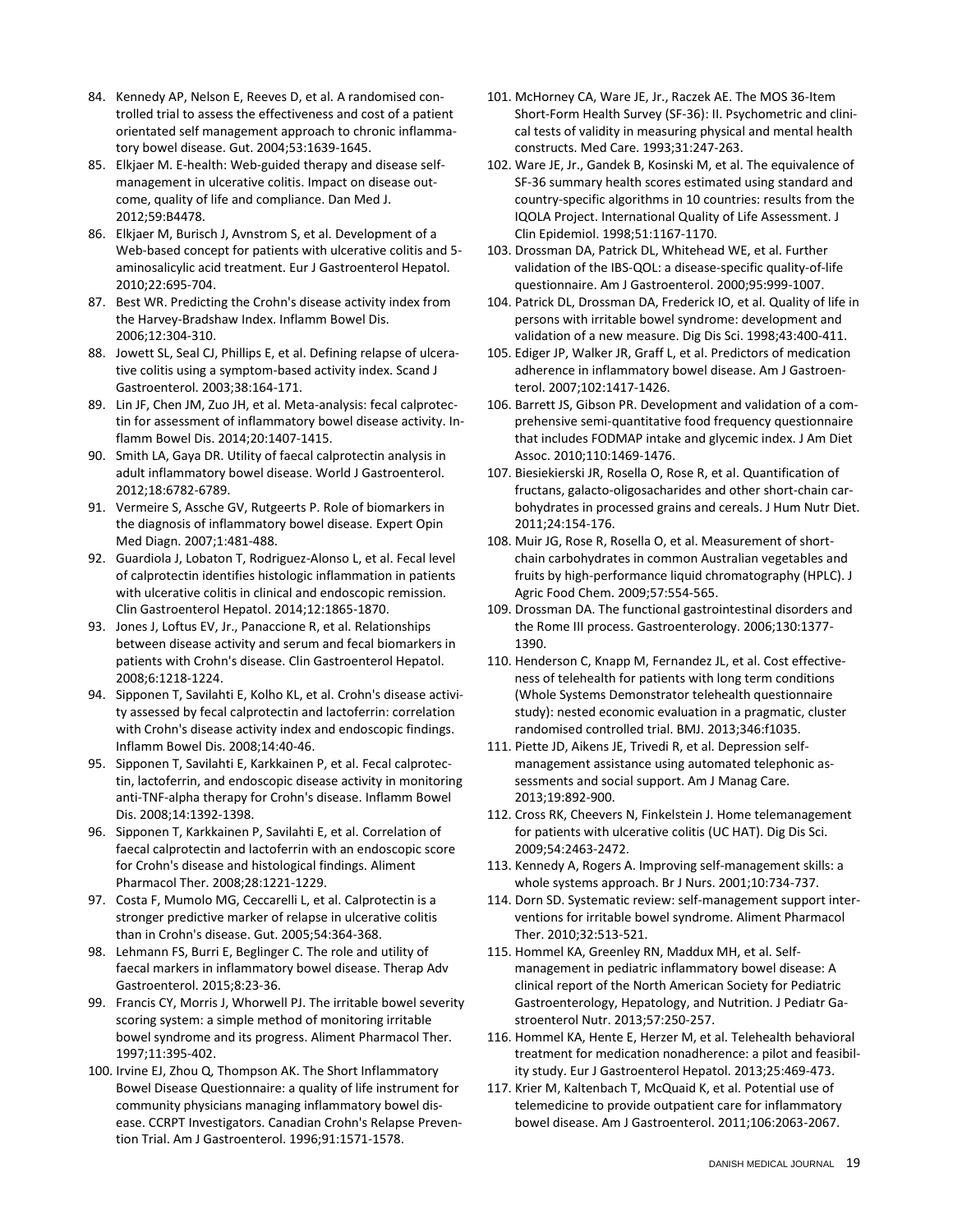- 118. Hunter J, Claridge A, James S, et al. Improving outpatient services: the Southampton IBD virtual clinic. Postgrad Med J. 2012;88:487-491.
- 119. Pedersen N, Vegh Z, Burisch J, et al. Ehealth monitoring in irritable bowel syndrome patients treated with low fermentable oligo-, di-, mono-saccharides and polyols diet. World J Gastroenterol. 2014;20:6680-6684.
- 120. Burisch J, Vardi H, Pedersen N, et al. Costs and Resource Utilization for Diagnosis and Treatment During the Initial Year in a European Inflammatory Bowel Disease Inception Cohort: An ECCO-EpiCom Study. Inflamm Bowel Dis. 2015;21:121-131.
- 121. van der Valk ME, Mangen MJ, Leenders M, et al. Healthcare costs of inflammatory bowel disease have shifted from hospitalisation and surgery towards anti-TNFalpha therapy: results from the COIN study. Gut. 2014;63:72-79.
- 122. Sandborn WJ, Hanauer SB, Rutgeerts P, et al. Adalimumab for maintenance treatment of Crohn's disease: results of the CLASSIC II trial. Gut. 2007;56:1232-1239.
- 123. Sandborn WJ, Feagan BG, Marano C, et al. Subcutaneous golimumab maintains clinical response in patients with moderate-to-severe ulcerative colitis. Gastroenterology. 2014;146:96-109.
- 124. Schreiber S, Khaliq-Kareemi M, Lawrance IC, et al. Maintenance therapy with certolizumab pegol for Crohn's disease. N Engl J Med. 2007;357:239-250.
- 125. Caspersen S, Elkjaer M, Riis L, et al. Infliximab for inflammatory bowel disease in Denmark 1999-2005: clinical outcome and follow-up evaluation of malignancy and mortality. Clin Gastroenterol Hepatol. 2008;6:1212-1217.
- 126. Seow CH, Newman A, Irwin SP, et al. Trough serum infliximab: a predictive factor of clinical outcome for infliximab treatment in acute ulcerative colitis. Gut. 2010;59:49-54.
- 127. Steenholdt C, Svenson M, Bendtzen K, et al. Severe infusion reactions to infliximab: aetiology, immunogenicity and risk factors in patients with inflammatory bowel disease. Aliment Pharmacol Ther. 2011;34:51-58.
- 128. Hanauer SB, Sandborn WJ, Kornbluth A, et al. Delayedrelease oral mesalamine at 4.8 g/day (800 mg tablet) for the treatment of moderately active ulcerative colitis: the AS-CEND II trial. Am J Gastroenterol. 2005;100:2478-2485.
- 129. Hanauer SB, Sandborn WJ, Dallaire C, et al. Delayed-release oral mesalamine 4.8 g/day (800 mg tablets) compared to 2.4 g/day (400 mg tablets) for the treatment of mildly to moderately active ulcerative colitis: The ASCEND I trial. Can J Gastroenterol. 2007;21:827-834.
- 130. Osterman MT, Aberra FN, Cross R, et al. Mesalamine dose escalation reduces fecal calprotectin in patients with quiescent ulcerative colitis. Clin Gastroenterol Hepatol. 2014;12:1887-1893.
- 131. Elkjaer M, Burisch J, Voxen H, V, et al. A new rapid home test for faecal calprotectin in ulcerative colitis. Aliment Pharmacol Ther. 2010;31:323-330.
- 132. Burri E, Beglinger C, von FS, et al. Fecal calprotectin and the clinical activity index are both useful to monitor medical treatment in patients with ulcerative colitis. Dig Dis Sci. 2015;60:485-491.
- 133. D'Haens G, Ferrante M, Vermeire S, et al. Fecal calprotectin is a surrogate marker for endoscopic lesions in inflammatory bowel disease. Inflamm Bowel Dis. 2012;18:2218-2224.
- 134. Molander P, af Bjorkesten CG, Mustonen H, et al. Fecal calprotectin concentration predicts outcome in inflammatory

bowel disease after induction therapy with TNFalpha blocking agents. Inflamm Bowel Dis. 2012;18:2011-2017.

- 135. de VM, Louis EJ, Jahnsen J, et al. Consecutive fecal calprotectin measurements to predict relapse in patients with ulcerative colitis receiving infliximab maintenance therapy. Inflamm Bowel Dis. 2013;19:2111-2117.
- 136. Schoepfer AM, Beglinger C, Straumann A, et al. Fecal calprotectin more accurately reflects endoscopic activity of ulcerative colitis than the Lichtiger Index, C-reactive protein, platelets, hemoglobin, and blood leukocytes. Inflamm Bowel Dis. 2013;19:332-341.
- 137. Vermeire S, van AG, Rutgeerts P. The role of C-reactive protein as an inflammatory marker in gastrointestinal diseases. Nat Clin Pract Gastroenterol Hepatol. 2005;2:580-586.
- 138. Vermeire S, van AG, Rutgeerts P. Laboratory markers in IBD: useful, magic, or unnecessary toys? Gut. 2006;55:426-431.
- 139. Vinding KK, Elsberg H, Thorkilgaard T. Faecal calprotectin measured by patints with inflammatory bowel disease at home-a new clinical tool. Inflamm Bowel Dis 2015 in Press.
- 140. Richardson G, Sculpher M, Kennedy A, et al. Is self-care a cost-effective use of resources? Evidence from a randomized trial in inflammatory bowel disease. J Health Serv Res Policy. 2006;11:225-230.
- 141. Ljotsson B, Andersson G, Andersson E, et al. Acceptability, effectiveness, and cost-effectiveness of internet-based exposure treatment for irritable bowel syndrome in a clinical sample: a randomized controlled trial. BMC Gastroenterol. 2011;11:110.
- 142. Ljotsson B, Hedman E, Andersson E, et al. Internet-delivered exposure-based treatment vs. stress management for irritable bowel syndrome: a randomized trial. Am J Gastroenterol. 2011;106:1481-1491.
- 143. Dalton CB, Drossman DA. Diagnosis and treatment of irritable bowel syndrome. Drugs Today (Barc ). 1998;34:585-592.
- 144. Ford AC. Acupuncture for irritable bowel syndrome. Gastroenterology. 2012;143:1683-1684.
- 145. Halland M, Talley NJ. New treatments for IBS. Nat Rev Gastroenterol Hepatol. 2013;10:13-23.
- 146. Hunt MG, Moshier S, Milonova M. Brief cognitive-behavioral internet therapy for irritable bowel syndrome. Behav Res Ther. 2009;47:797-802.
- 147. de Roest RH, Dobbs BR, Chapman BA, et al. The low FODMAP diet improves gastrointestinal symptoms in patients with irritable bowel syndrome: a prospective study. Int J Clin Pract. 2013;67:895-903.
- 148. Shepherd SJ, Gibson PR. Fructose malabsorption and symptoms of irritable bowel syndrome: guidelines for effective dietary management. J Am Diet Assoc. 2006;106:1631-1639.
- 149. Shepherd SJ, Lomer MC, Gibson PR. Short-chain carbohydrates and functional gastrointestinal disorders. Am J Gastroenterol. 2013;108:707-717.
- 150. Kobb RF, Lane RJ, Stallings D. E-learning and telehealth: measuring your success. Telemed J E Health. 2008;14:576- 579.
- 151. Cartwright M, Hirani SP, Rixon L, et al. Effect of telehealth on quality of life and psychological outcomes over 12 months (Whole Systems Demonstrator telehealth questionnaire study): nested study of patient reported outcomes in a pragmatic, cluster randomised controlled trial. BMJ. 2013;346:f653.